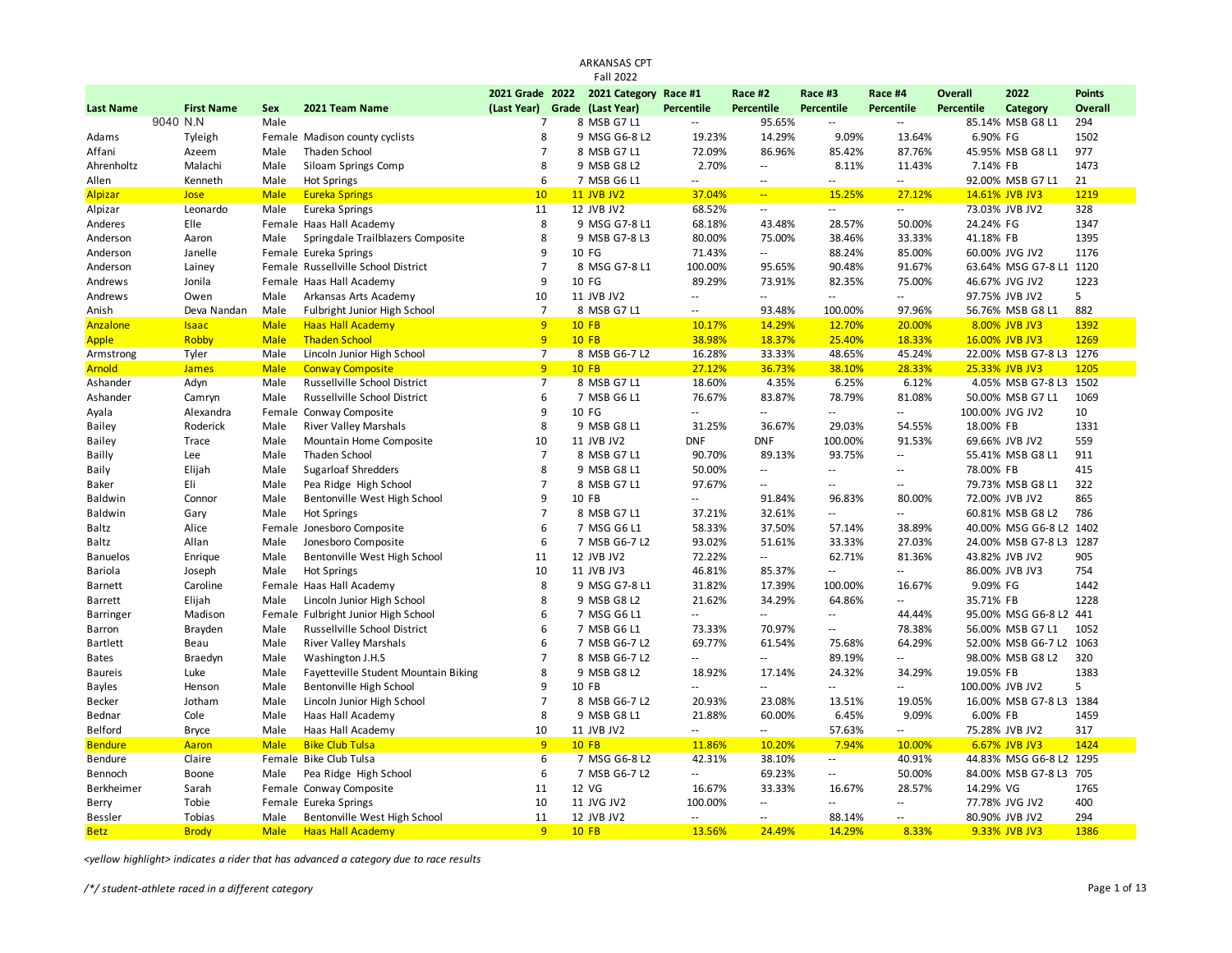|                  |                   |             |                                             |                               |              | ARKANSAS CPT<br><b>Fall 2022</b> |                          |                            |                          |                             |                   |                         |                |
|------------------|-------------------|-------------|---------------------------------------------|-------------------------------|--------------|----------------------------------|--------------------------|----------------------------|--------------------------|-----------------------------|-------------------|-------------------------|----------------|
|                  |                   |             |                                             | 2021 Grade 2022               |              | 2021 Category Race #1            |                          | Race #2                    | Race #3                  | Race #4                     | <b>Overall</b>    | 2022                    | <b>Points</b>  |
| <b>Last Name</b> | <b>First Name</b> | <b>Sex</b>  | 2021 Team Name                              | (Last Year) Grade (Last Year) |              |                                  | <b>Percentile</b>        | Percentile                 | <b>Percentile</b>        | Percentile                  | <b>Percentile</b> | Category                | <b>Overall</b> |
| Betz             | Holden            | Male        | Haas Hall Academy                           | $\overline{7}$                |              | 8 MSB G7 L1                      | 55.81%                   | 30.43%                     | 43.75%                   | 69.39%                      |                   | 27.03% MSB G8 L2        | 1165           |
| <b>Bieschke</b>  | Jonathan          | Male        | Eureka Springs                              | 11                            |              | 12 JVB JV2                       | $\overline{\phantom{a}}$ | $\sim$                     | 93.22%                   | 96.61%                      |                   | 65.17% JVB JV2          | 585            |
| <b>Birdsong</b>  | Tristan           | Male        | Conway Composite                            | $\overline{7}$                |              | 8 MSB G7-8 L3                    | $/*/$                    | 41.67%                     | 30.77%                   | 41.67%                      |                   | 29.41% MSB G7-8 L3      | 1425           |
| Black            | Nate              | Male        | Russellville School District                | 10                            |              | 11 JVB JV2                       | 79.63%                   | 76.92%                     | 72.88%                   | 79.66%                      |                   | 38.20% JVB JV2          | 961            |
| Booth            | Ben               | Male        | Fayetteville Student Mountain Biking        | 9                             | 10 FB        |                                  | 91.53%                   | 93.88%                     | 85.71%                   | 88.33%                      |                   | 64.00% JVB JV2          | 905            |
| Bowerman         | Anais             |             | Female Arkansas Arts Academy                | 10                            |              | 11 JVG JV2                       | 78.95%                   | 78.95%                     | 100.00%                  | 80.00%                      |                   | 51.85% JVG JV2          | 1256           |
| Bowerman         | Elise             |             | Female Arkansas Arts Academy                | 9                             |              | 10 FG                            | 75.00%                   | $\sim$                     | $\sim$                   | $\sim$                      |                   | 90.00% JVG JV2          | 370            |
| Boyer            | Cole              | Male        | Lincoln Junior High School                  | 6                             |              | 7 MSB G6 L1                      | 3.33%                    | 9.68%                      | 9.09%                    | 13.51%                      |                   | 6.00% MSB G7-8 L3 1508  |                |
| <b>Boyer</b>     | Ella              |             | <b>Female Bentonville High School</b>       | 9                             |              | 10 FG                            | 10.71%                   | 17.39%                     | 35.29%                   | 15.00%                      |                   | 10.00% JVG JV3          | 1484           |
| Brandon          | Zoe               |             | Female Rogers All Mountain Shredders        | 6                             |              | 7 MSG G6 L1                      | 91.67%                   | 81.25%                     | 78.57%                   | 77.78%                      |                   | 50.00% MSG G7-8 L1 1297 |                |
| <b>Brandt</b>    | Emory             | Male        | Eureka Springs                              | 10                            |              | 11 JVB JV2                       | --                       | $\sim$                     | $\overline{a}$           | $\sim$                      |                   | 91.01% JVB JV2          | 23             |
| Brannan          | Elle Grace        |             | Female Thaden School                        | 6                             |              | 7 MSG G6 L1                      | $\overline{\phantom{a}}$ | 62.50%                     | 71.43%                   | 66.67%                      |                   | 60.00% MSG G6-8 L2 1273 |                |
| Brannon          | Caelan            |             | Female River Valley Marshals                | 8                             |              | 9 MSG G6-8 L2                    | 69.23%                   | 52.38%                     | 40.91%                   | 45.45%                      | 37.93% FG         |                         | 1330           |
| <b>Brannon</b>   | Carson            | <b>Male</b> | <b>Bentonville West High School</b>         | 9                             | <b>10 FB</b> |                                  | 30.51%                   | 34.69%                     | 33.33%                   | 30.00%                      |                   | 26.67% JVB JV3          | 1170           |
| Brannon          | McKenna           |             | Female River Valley Marshals                | $\overline{7}$                |              | 8 MSG G7-8 L1                    | 95.45%                   | $\sim$                     | 57.14%                   | 58.33%                      |                   | 51.52% MSG G6-8 L2      | 1181           |
| <b>Brantley</b>  | Kaden             | Male        | Pea Ridge High School                       | $\overline{7}$                |              | 8 MSB G6-7 L2                    | 60.47%                   | 48.72%                     | 43.24%                   | 35.71%                      |                   | 34.00% MSB G7-8 L3 1210 |                |
| Bray             | Emmery            |             | Female Bentonville High School              | 11                            |              | 12 VG                            | 33.33%                   | 16.67%                     | 33.33%                   | 14.29%                      | 28.57% VG         |                         | 1740           |
| Bray             | Lael              |             | Female Lincoln Junior High School           | 6                             |              | 7 MSG G6-8 L2                    | 65.38%                   | 31.25%                     | 21.43%                   | 22.22%                      |                   | 20.00% MSG G7-8 L3 1467 |                |
| Bray             | Molly             |             | Female Lincoln Junior High School           | 6                             |              | 7 MSG G6-8 L2                    | 11.54%                   | 9.52%                      | 95.45%                   | 22.73%                      |                   | 10.34% MSG G7-8 L3      | 1485           |
| <b>Breedlove</b> | Colten            | Male        | Russellville School District                | 6                             |              | 7 MSB G6 L1                      | 93.33%                   | 93.55%                     | цú.                      | $\mathcal{L}_{\mathcal{A}}$ |                   | 72.00% MSB G7 L1        | 668            |
| <b>Brewer</b>    | Addison           |             | Female Saline County Composite              | 8                             |              | 9 MSG G7-8 L1                    | $\overline{\phantom{a}}$ | 91.30%                     | $\overline{a}$           | $\sim$                      | 87.88% FG         |                         | 365            |
| <b>Bridges</b>   | Isaiah            | Male        | <b>Bike Club Tulsa</b>                      | 10                            |              | 11 JVB JV2                       | 64.81%                   | $\mathbb{Z}^2$             | $\overline{a}$           | <b>DNF</b>                  |                   | 76.40% JVB JV2          | 314            |
| <b>Brooks</b>    | <b>Merritt</b>    | <b>Male</b> | <b>Haas Hall Academy</b>                    | 9                             | $10$ FB      |                                  | 54.24%                   | 51.02%                     | 49.21%                   | 41.67%                      |                   | 33.33% JVB JV3          | 1057           |
| Brown            | <b>Bret</b>       | Male        | Pea Ridge High School                       | $\overline{7}$                |              | 8 MSB G7 L1                      | 39.53%                   | 47.83%                     | 52.08%                   | 65.31%                      |                   | 32.43% MSB G8 L2        | 1143           |
| Brown            | Stephen           | Male        | Bentonville West High School                | 10                            |              | 11 JVB JV3                       | 38.30%                   | 39.02%                     | <b>DNF</b>               | 43.59%                      |                   | 42.00% JVB JV3          | 1300           |
| <b>Bruhin</b>    | Fox               | Male        | <b>Thaden School</b>                        | 8                             |              | 9 MSB G8 L1                      | 43.75%                   | 33.33%                     | 32.26%                   | $\sim$                      | 24.00% FB         |                         | 1281           |
| Bryan            | Dirk              | Male        | Springdale Trailblazers Composite           | 10                            |              | 11 JVB JV3                       | 76.60%                   | 68.29%                     | 92.68%                   | 97.44%                      |                   | 76.00% JVB JV3          | 1098           |
| Bryan            | Jack              | Male        | <b>Bike Club Tulsa</b>                      | $\overline{7}$                |              | 8 MSB G7 L1                      | 11.63%                   | 13.04%                     | Ξ.                       | 26.53%                      |                   | 12.16% MSB G7-8 L3      | 1328           |
| <b>Buford</b>    | Eli               | Male        | Springdale Trailblazers Composite           | 6                             |              | 7 MSB G6 L1                      | 23.33%                   | 58.06%                     | 45.45%                   | 32.43%                      |                   | 26.00% MSB G6-7 L2 1283 |                |
| <b>Bunker</b>    | Cooper            | Male        | Siloam Springs Comp                         | $\overline{7}$                |              | 8 MSB G6-7 L2                    | 51.16%                   | 94.87%                     | $\overline{a}$           | 69.05%                      |                   | 60.00% MSB G8 L2        | 1020           |
| <b>Burke</b>     | Joselyn           |             | Female Lincoln Junior High School           | $\overline{7}$                |              | 8 MSG G6-8 L2                    | 46.15%                   | $\sim$ $\sim$              | $\sim$ $-$               | <b>DNF</b>                  |                   | 86.21% MSG G6-8 L2 419  |                |
| <b>Burnsed</b>   | lan               | <b>Male</b> | <b>Conway Composite</b>                     | 10                            |              | 11 JVB JV3                       | 19.15%                   | 21.95%                     | 21.95%                   | $\omega_{\rm{eff}}$         | 18.00% VB         |                         | 1476           |
| <b>Burnsed</b>   | Jacob             | Male        | Conway Composite                            | 8                             |              | 9 MSB G8 L1                      | 46.88%                   | 90.00%                     | 54.84%                   | 48.48%                      | 32.00% FB         |                         | 1218           |
| <b>Burnsed</b>   | Luke              | <b>Male</b> | <b>Conway Composite</b>                     | 10                            |              | <b>11 JVB JV2</b>                | 5.56%                    | 7.69%                      | 3.39%                    | 3.39%                       |                   | 1.12% JVB JV3           | 1508           |
| <b>Butler</b>    | <b>Brennon</b>    | Male        | Washington J.H.S                            | $\overline{7}$                |              | 8 MSB G6-7 L2                    | 86.05%                   | 76.92%                     | $\sim$                   | 85.71%                      |                   | 76.00% MSB G8 L2        | 958            |
| <b>Byrne</b>     | <b>Jaxon</b>      | <b>Male</b> | <b>Bentonville West High School</b>         | 10                            |              | <b>11 JVB JV3</b>                | 4.26%                    | $\mathbb{Z}[\mathbb{Z}_p]$ | 26.83%                   | 53.85%                      | 24.00% VB         |                         | 1395           |
| Byrne            | Nicholas          | Male        | Grimsley Junior High School                 | 8                             |              | 9 MSB G7-8 L3                    | 26.67%                   | $\mathbb{Z}^2$             | ٠.                       | $\sim$                      | 88.24% FB         |                         | 472            |
| Caldwell         | Kyzer             | Male        | Fayetteville Student Mountain Biking        | 8                             |              | 9 MSB G8 L2                      | 40.54%                   | 42.86%                     | 35.14%                   | 45.71%                      | 38.10% FB         |                         | 1225           |
| Caldwell         | Lily Cate         |             | Female Thaden School                        | 8                             |              | 9 MSG G7-8 L3                    | 62.50%                   | 85.71%                     | 71.43%                   | 50.00%                      | 62.50% FG         |                         | 1450           |
| <b>Caldwell</b>  | Reid              | <b>Male</b> | <b>Fayetteville Student Mountain Biking</b> | 9                             | <b>10 FB</b> |                                  | 55.93%                   | 42.86%                     | 60.32%                   | 55.00%                      |                   | 40.00% JVB JV3          | 1030           |
| Callahan         | <b>Brooks</b>     | Male        | Catholic High School                        | 11                            |              | 12 JVB JV3                       | 42.55%                   | 36.59%                     | 80.49%                   | 76.92%                      |                   | 50.00% JVB JV3          | 1255           |
| Callis           | Ari               | Male        | Grimsley Junior High School                 | $\overline{7}$                |              | 8 MSB G7 L1                      | 81.40%                   | 45.65%                     | 45.83%                   | 63.27%                      |                   | 37.84% MSB G8 L2        | 1076           |
| Campbell         | Jacob             | Male        | Springdale Trailblazers Composite           | $\overline{7}$                |              | 8 MSB G7 L1                      | $\overline{\phantom{a}}$ | 63.04%                     | $\overline{\phantom{a}}$ | 57.14%                      |                   | 67.57% MSB G8 L2        | 668            |
| Campbell         | Levi              | Male        | Springdale Trailblazers Composite           | $\overline{7}$                |              | 8 MSB G7 L1                      | $\overline{\phantom{a}}$ | 60.87%                     | $\overline{a}$           | $\sim$ $\sim$               |                   | 77.03% MSB G8 L2        | 336            |
| Cannady          | Logan             | Male        | Eureka Springs                              | 11                            |              | 12 JVB JV2                       | $\overline{\phantom{a}}$ | $\sim$                     | $-$                      | $\overline{\phantom{a}}$    |                   | 94.38% JVB JV2          | 10             |
| <b>Carlow</b>    | <b>Jack</b>       | <b>Male</b> | <b>Bike Club Tulsa</b>                      | 9                             | <b>10 FB</b> |                                  | 5.08%                    | 6.12%                      | 4.76%                    | 6.67%                       |                   | 4.00% JVB JV3           | 1489           |
| Carte            | Olivia            |             | Female Siloam Springs Comp                  | 11                            |              | 12 VG                            | 50.00%                   | 100.00%                    | 50.00%                   | 71.43%                      | 42.86% VG         |                         | 1701           |
| Carte            | Oren              | <b>Male</b> | <b>Siloam Springs Comp</b>                  | 9                             |              | $10$ FB                          | 37.29%                   | 20.41%                     | 30.16%                   | 25.00%                      |                   | 18.67% JVB JV3          | 1248           |
| Carte            | <b>RJ</b>         | Male        | Siloam Springs Comp                         | 6                             |              | 7 MSB G6-7 L2                    | 13.95%                   | 12.82%                     | 27.03%                   | 14.29%                      |                   | 12.00% MSB G7-8 L3      | 1426           |
| Carter           | Gavin             | Male        | Pea Ridge High School                       | $\overline{7}$                |              | 8 MSB G6-7 L2                    | 46.51%                   | 89.74%                     | $\overline{a}$           | 88.10%                      |                   | 62.00% MSB G7-8 L3 1016 |                |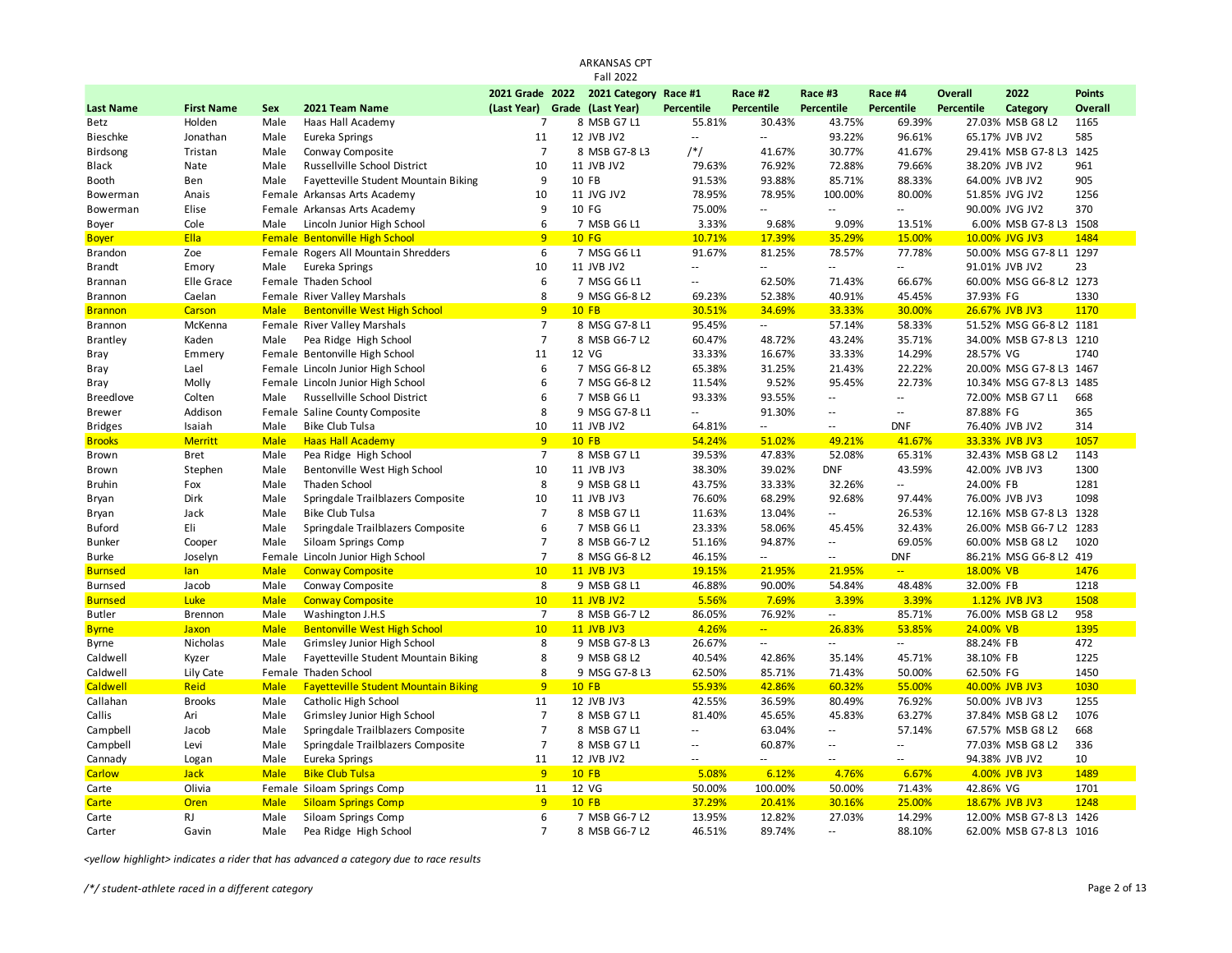|                  |                   |             |                                     |                 | <b>ARKANSAS CPT</b><br><b>Fall 2022</b> |                          |                             |                          |                          |                   |                         |               |
|------------------|-------------------|-------------|-------------------------------------|-----------------|-----------------------------------------|--------------------------|-----------------------------|--------------------------|--------------------------|-------------------|-------------------------|---------------|
|                  |                   |             |                                     | 2021 Grade 2022 | 2021 Category Race #1                   |                          | Race #2                     | Race #3                  | Race #4                  | <b>Overall</b>    | 2022                    | <b>Points</b> |
| <b>Last Name</b> | <b>First Name</b> | Sex         | 2021 Team Name                      | (Last Year)     | Grade (Last Year)                       | <b>Percentile</b>        | Percentile                  | <b>Percentile</b>        | Percentile               | <b>Percentile</b> | Category                | Overall       |
| Casey            | Seth              | Male        | Conway Composite                    | 10              | 11 JVB JV3                              | 36.17%                   | 31.71%                      | 36.59%                   | $\sim$                   |                   | 32.00% JVB JV3          | 1334          |
| Catagnus         | Nolan             | Male        | Lincoln Junior High School          | 8               | 9 MSB G8 L1                             | Ξ.                       | 53.33%                      | 38.71%                   | $\sim$                   | 64.00% FB         |                         | 829           |
| Catagnus         | Oliver            | Male        | Bentonville High School             | 10              | 11 JVB JV3                              | 44.68%                   | 34.15%                      | 29.27%                   | $\sim$                   |                   | 36.00% JVB JV3          | 1326          |
| Chambers         | Dylan             | Male        | Springdale Trailblazers Composite   | 9               | 10 FB                                   | 84.75%                   | $\sim$                      | 77.78%                   | 86.67%                   |                   | 73.33% JVB JV2          | 857           |
| Chapman          | Riley             | Male        | Eureka Springs                      | 9               | 10 FB                                   | $-$                      | $\sim$ $\sim$               | $\sim$                   | $\sim$                   |                   | 94.67% JVB JV2          | 24            |
| Charlesworth     | Luke              | Male        | Bentonville High School             | 9               | 10 FB                                   | --                       | $\sim$ $\sim$               | $\overline{\phantom{a}}$ | $\sim$                   |                   | 97.33% JVB JV2          | 15            |
| Charlton         | Josiah            | Male        | Grimsley Junior High School         | $\overline{7}$  | 8 MSB G6-7 L2                           | 97.67%                   | 53.85%                      | 94.59%                   | $\overline{\phantom{a}}$ |                   | 68.00% MSB G8 L2        | 987           |
| Cherry           | Elijah            | Male        | Lincoln Junior High School          | $\overline{7}$  | 8 MSB G6-7 L2                           | 23.26%                   | 17.95%                      | 45.95%                   | 52.38%                   |                   | 20.00% MSB G7-8 L3      | 1305          |
| Chesser          | Eli               | Male        | Russellville School District        | 10              | 11 JVB JV2                              | 61.11%                   | 64.10%                      | $\overline{\phantom{a}}$ | 67.80%                   |                   | 33.71% JVB JV2          | 985           |
| Chilton          | <b>Brosnan</b>    | Male        | <b>River Valley Marshals</b>        | 6               | 7 MSB G6-7 L2                           | 44.19%                   | $\mathcal{L}_{\mathcal{A}}$ | $\overline{a}$           | $\sim$                   |                   | 92.00% MSB G7-8 L3 375  |               |
| Christians       | Sullivan          | Male        | Siloam Springs Comp                 | $\overline{7}$  | 8 MSB G6-7 L2                           | 9.30%                    | 7.69%                       | 18.92%                   | 11.90%                   |                   | 8.00% MSB G7-8 L3       | 1467          |
| <b>Clark</b>     | Arianna           |             | <b>Female Conway Composite</b>      | 10              | <b>11 JVG JV2</b>                       | 57.89%                   | 63.16%                      | 44.44%                   | 40.00%                   |                   | 29.63% JVG JV3          | 1363          |
| <b>Clark</b>     | Connor            | <b>Male</b> | <b>Haas Hall Academy</b>            | 9               | <b>10 FB</b>                            | ш,                       | 48.98%                      | 47.62%                   | 50.00%                   |                   | 38.67% JVB JV3          | 1035          |
| <b>Clark</b>     | Malachi           | <b>Male</b> | <b>Bentonville West High School</b> | 9               | <b>10 FB</b>                            | $\overline{a}$           | 59.18%                      | 57.14%                   | 48.33%                   |                   | 46.67% JVB JV3          | 985           |
| Clark            | Russell           | Male        | St. Vincent de Paul                 | $\overline{7}$  | 8 MSB G6-7 L2                           | 90.70%                   | 87.18%                      | 86.49%                   | 78.57%                   |                   | 70.00% MSB G8 L2        | 985           |
| Clawson          | Ben               | Male        | Rogers All Mountain Shredders       | $\overline{7}$  | 8 MSB G7 L1                             | --                       | $\sim$ $\sim$               | $\overline{a}$           | $\sim$                   |                   | 95.95% MSB G8 L1        | 10            |
| Clawson          | <b>Brandon</b>    | Male        | Rogers All Mountain Shredders       | $\overline{7}$  | 8 MSB G7 L1                             | Ξ.                       | $-$                         | Ξ.                       | $\overline{\phantom{a}}$ |                   | 95.95% MSB G8 L1        | 10            |
| Clayton          | Bobby             | Male        | Lincoln Junior High School          | $\overline{7}$  | 8 MSB G7 L1                             | $-$                      | $\overline{a}$              | 60.42%                   | 59.18%                   |                   | 64.86% MSB G8 L2        | 679           |
| Clover           | Carter            | Male        | Russellville School District        | 6               | 7 MSB G6 L1                             | $\overline{\phantom{a}}$ | $\sim$ $\sim$               | $\overline{a}$           | Ξ.                       |                   | 90.00% MSB G7 L1        | 22            |
| Coddington       | Hailey            |             | Female Conway Composite             | 10              | 11 JVG JV2                              | $-$                      | $\sim$ $\sim$               | $-$                      | $\sim$ $\sim$            |                   | 88.89% JVG JV2          | 15            |
| Collett          | Charlie           |             | Female Lincoln Junior High School   | $\overline{7}$  | 8 MSG G6-8 L2                           | 50.00%                   | 57.14%                      | 59.09%                   | 77.27%                   |                   | 51.72% MSG G6-8 L2      | 1270          |
| Combs            | Oliver            | Male        | <b>Bike Club Tulsa</b>              | 6               | 7 MSB G6-7 L2                           | 79.07%                   | $\sim$ $\sim$               | <b>DNF</b>               | 83.33%                   |                   | 88.00% MSB G6-7 L2 631  |               |
| Conner           | Landon            | Male        | Rogers All Mountain Shredders       | 8               | 9 MSB G8 L2                             | 89.19%                   | $\sim$                      | 75.68%                   | 94.29%                   | 78.57% FB         |                         | 1001          |
| Connolly         | Edward            | Male        | Thaden School                       | 6               | 7 MSB G6 L1                             | 60.00%                   | $\sim$                      | 69.70%                   | 83.78%                   |                   | 52.00% MSB G6-7 L2      | 1067          |
| Conway           | <b>Katherine</b>  |             | <b>Female Haas Hall Academy</b>     | 11              | <b>12 JVG JV2</b>                       | 26.32%                   | $\omega_{\rm{m}}$           | 22.22%                   | $\omega_{\rm m}$         |                   | 62.96% JVG JV3          | 936           |
| Corbin           | Aislyn            |             | Female Saline County Composite      | 8               | 9 MSG G7-8 L1                           | $\sim$                   | 60.87%                      | н.                       | 95.83%                   | 78.79% FG         |                         | 758           |
| Costello         | <b>Kayleigh</b>   |             | <b>Female Hot Springs</b>           | 10              | 11 JVG JV2                              | 31.58%                   | 15.79%                      | 27.78%                   | 26.67%                   |                   | 11.11% JVG JV3          | 1447          |
| Costello         | Sean              | Male        | <b>Hot Springs</b>                  | $\overline{7}$  | 8 MSB G7 L1                             | 53.49%                   | 84.78%                      | 81.25%                   | 75.51%                   |                   | 40.54% MSB G8 L2        | 993           |
| Cotton           | Hannah            |             | Female Arkansas Arts Academy        | 6               | 7 MSG G6 L1                             | 83.33%                   | 87.50%                      | 92.86%                   | 88.89%                   |                   | 55.00% MSG G7-8 L1 1283 |               |
| Cottrell         | Cohen             | Male        | Lincoln Junior High School          | $\overline{7}$  | 8 MSB G7 L1                             | --                       | $\sim$                      | --                       | $\sim$                   |                   | 90.54% MSB G8 L1        | 15            |
| Cowan            | <b>Tanner</b>     | <b>Male</b> | <b>Bentonville High School</b>      | 11              | <b>12 JVB JV2</b>                       | 14.81%                   | $\omega_{\rm eff}$          | 11.86%                   | $\sim$                   |                   | 48.31% JVB JV3          | 889           |
| Creed            | Savannah          |             | Female St. Vincent de Paul          | 8               | 9 MSG G7-8 L1                           | 72.73%                   | 78.26%                      | 95.24%                   | 70.83%                   | 54.55% FG         |                         | 1180          |
| Cribb            | Triston           | Male        | Haas Hall Academy                   | 10              | 11 JVB JV3                              | 95.74%                   | 58.54%                      | 87.80%                   | 89.74%                   |                   | 66.00% JVB JV3          | 1142          |
| Cristee          | Jeremiah          | Male        | Washington J.H.S                    | 6               | 7 MSB G6-7 L2                           | 88.37%                   | 51.28%                      | <b>DNF</b>               | 90.48%                   |                   | 64.00% MSB G6-7 L2      | 1006          |
| Crouch           | Ben               | Male        | Rogers All Mountain Shredders       | 8               | 9 MSB G8 L2                             | 75.68%                   | 100.00%                     | 51.35%                   | 54.29%                   | 50.00% FB         |                         | 1136          |
| Crouch           | Parker            | Male        | Rogers All Mountain Shredders       | 6               | 7 MSB G6 L1                             | 16.67%                   | 6.45%                       | 6.06%                    | 5.41%                    |                   | 4.00% MSB G7-8 L3 1520  |               |
| Cruise           | Jack              | Male        | Haas Hall Academy                   | $\overline{7}$  | 8 MSB G7 L1                             | 76.74%                   | 50.00%                      | 58.33%                   | 22.45%                   |                   | 29.73% MSB G8 L2        | 1158          |
| Cruz             | Tristan           | Male        | Lincoln Junior High School          | 8               | 9 MSB G8 L2                             | 59.46%                   | 22.86%                      | 40.54%                   | 37.14%                   | 28.57% FB         |                         | 1295          |
| Cunningham       | Easton            | <b>Male</b> | <b>Russellville School District</b> | 9               | <b>10 FB</b>                            | 40.68%                   | 44.90%                      | 41.27%                   | $\omega_{\rm{eff}}$      |                   | 34.67% JVB JV3          | 1056          |
| Cunningham       | Ellis             | Male        | Grimsley Junior High School         | $\overline{7}$  | 8 MSB G6-7 L2                           | 74.42%                   | 92.31%                      | 70.27%                   | 73.81%                   |                   | 58.00% MSB G8 L2        | 1028          |
| Cynova           | Caleb             | <b>Male</b> | <b>Bentonville West High School</b> | 11              | <b>12 JVB JV2</b>                       | 48.15%                   | 41.03%                      | 44.07%                   | 49.15%                   |                   | 20.22% JVB JV3          | 1125          |
| DAgostino        | Alexander         | Male        | Conway Composite                    | 11              | 12 JVB JV3                              | 61.70%                   | 63.41%                      | 95.12%                   | 82.05%                   |                   | 56.00% JVB JV3          | 1166          |
| <b>DAgostino</b> | <b>Isabelle</b>   |             | <b>Female Conway Composite</b>      | 10              | <b>11 JVG JV2</b>                       | 10.53%                   | 36.84%                      | 50.00%                   | 46.67%                   |                   | 18.52% JVG JV3          | 1433          |
| Daiber           | Luke              | Male        | Russellville School District        | 8               | 9 MSB G8 L1                             | 56.25%                   | $\sim$                      | 25.81%                   | $\sim$                   | 60.00% FB         |                         | 836           |
| Daniel           | Landon            | Male        | Bentonville West High School        | 10              | 11 JVB JV2                              | $\overline{\phantom{a}}$ | <b>DNF</b>                  | Ξ.                       | 61.02%                   |                   | 74.16% JVB JV2          | 321           |
| Danish           | Jackson           | Male        | Haas Hall Academy                   | 10              | 11 JVB JV2                              | 96.30%                   | 92.31%                      | 98.31%                   | 98.31%                   |                   | 44.94% JVB JV2          | 898           |
| Danos            | Corbin            | Male        | Eureka Springs                      | 11              | 12 JVB JV2                              | 70.37%                   | $\sim$ $\sim$               | 18.64%                   | $\sim$ $\sim$            |                   | 55.06% JVB JV2          | 751           |
| Darby            | Avery             | Male        | Grimsley Junior High School         | 8               | 9 MSB G8 L1                             | 68.75%                   | 76.67%                      | 64.52%                   | $\sim$                   | 42.00% FB         |                         | 1091          |
| Darnall          | Alex              | Male        | St. Vincent de Paul                 | 8               | 9 MSB G8 L2                             | $\overline{a}$           | 94.29%                      | 91.89%                   | 85.71%                   | 83.33% FB         |                         | 966           |
| Darnall          | Drew              | Male        | St. Vincent de Paul                 | 6               | 7 MSB G6 L1                             | $\overline{a}$           | 16.13%                      | $\sim$ $-$               | $\sim$                   |                   | 76.00% MSB G6-7 L2      | 464           |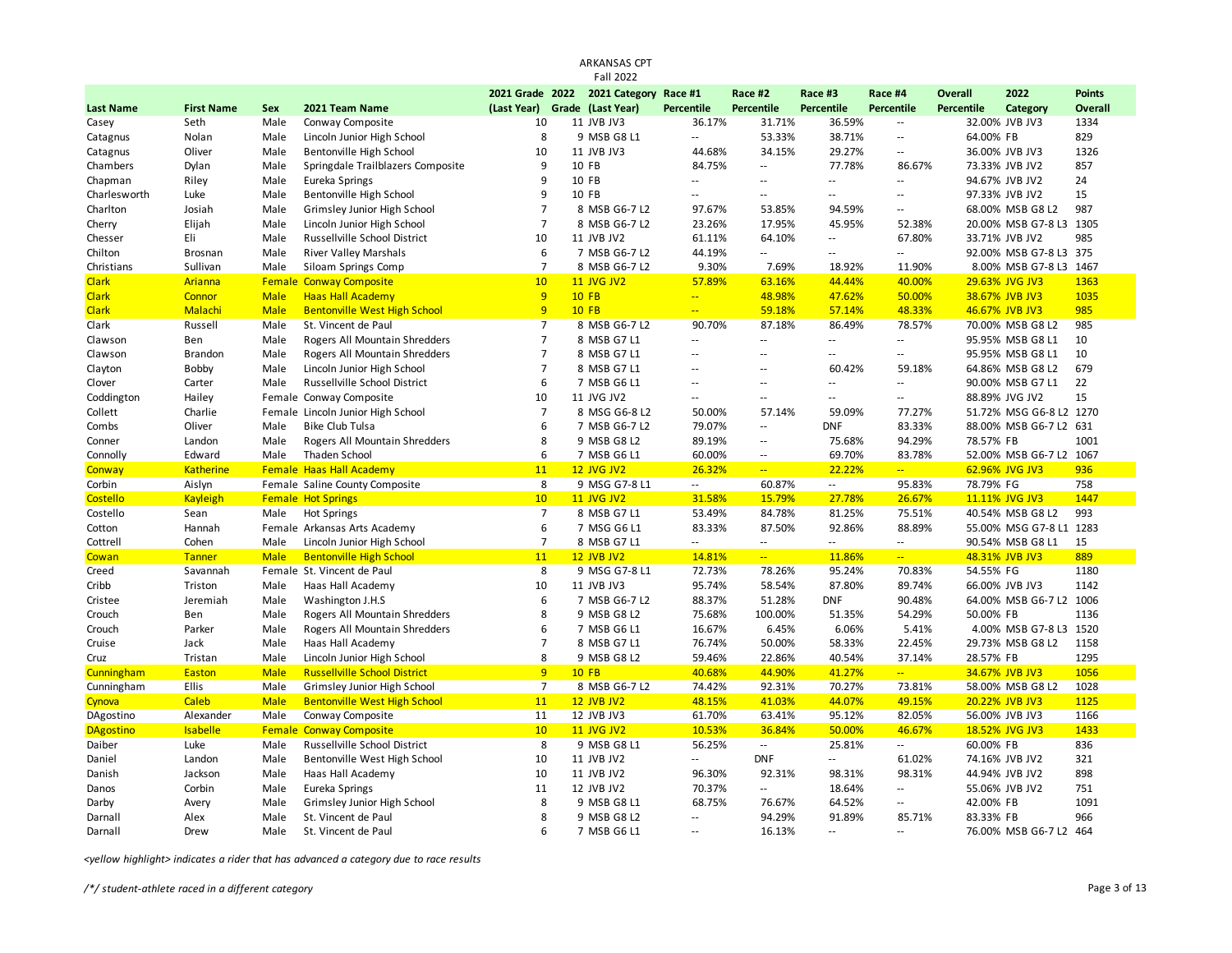|                  |                   |             |                                             |                                                  | ARKANSAS CPT<br><b>Fall 2022</b> |                          |                          |                          |                             |                                     |                         |                          |
|------------------|-------------------|-------------|---------------------------------------------|--------------------------------------------------|----------------------------------|--------------------------|--------------------------|--------------------------|-----------------------------|-------------------------------------|-------------------------|--------------------------|
|                  |                   |             |                                             |                                                  |                                  |                          |                          |                          |                             |                                     |                         |                          |
| <b>Last Name</b> | <b>First Name</b> | <b>Sex</b>  | 2021 Team Name                              | 2021 Grade 2022<br>(Last Year) Grade (Last Year) | 2021 Category Race #1            | <b>Percentile</b>        | Race #2<br>Percentile    | Race #3<br>Percentile    | Race #4<br>Percentile       | <b>Overall</b><br><b>Percentile</b> | 2022<br>Category        | <b>Points</b><br>Overall |
| Daugherty        | Lainey            |             | Female Madison county cyclists              | 8                                                | 9 MSG G6-8 L2                    | 84.62%                   | 71.43%                   | 45.45%                   | 72.73%                      | 58.62% FG                           |                         | 1263                     |
| Daugherty        | Leah              |             | Female Madison county cyclists              | 10                                               | 11 JVG JV2                       | 63.16%                   | 52.63%                   | 66.67%                   | 66.67%                      |                                     | 37.04% JVG JV2          | 1318                     |
| Davis            | Autumn            |             | Female Washington J.H.S                     | 8                                                | 9 MSG G7-8 L1                    | $\overline{\phantom{a}}$ | 39.13%                   | 33.33%                   | 20.83%                      | 27.27% FG                           |                         | 1346                     |
| Davis            | Cade              | Male        | Capital City Cranks                         | 6                                                | 7 MSB G6-7 L2                    | 30.23%                   | 15.38%                   | 16.22%                   | 16.67%                      |                                     | 14.00% MSB G7-8 L3 1410 |                          |
| Davis            | Carter            | Male        | Rogers All Mountain Shredders               | 8                                                | 9 MSB G8 L1                      | $\mathbf{u}$             | $\sim$ $\sim$            | 58.06%                   | 63.64%                      | 68.00% FB                           |                         | 745                      |
| <b>Davis</b>     | Devyn             |             | <b>Female Capital City Cranks</b>           | 10                                               | <b>11 JVG JV2</b>                | 21.05%                   | 10.53%                   | 16.67%                   | 20.00%                      |                                     | 7.41% JVG JV3           | 1502                     |
| Davis            | Macie             |             | Female Washington J.H.S                     | 6                                                | 7 MSG G6 L1                      | 16.67%                   | 18.75%                   | 35.71%                   | 11.11%                      |                                     | 10.00% MSG G6-8 L2 1506 |                          |
| Davis            | Marshall          | Male        | Thaden School                               | 8                                                | 9 MSB G7-8 L3                    | 33.33%                   | 25.00%                   | 23.08%                   | 16.67%                      | 17.65% FB                           |                         | 1482                     |
| Davis            | Sophia            |             | Female Haas Hall Academy                    | $\overline{7}$                                   | 8 MSG G7-8 L1                    | 77.27%                   | 56.52%                   | 61.90%                   | 75.00%                      |                                     | 42.42% MSG G6-8 L2 1236 |                          |
| Day              | Aaron             | Male        | Thaden School                               | 8                                                | 9 MSB G8 L1                      | 25.00%                   | 16.67%                   | 16.13%                   | 18.18%                      | 10.00% FB                           |                         | 1424                     |
| Day              | Felicia           |             | Female Grimsley Junior High School          | $\overline{7}$                                   | 8 MSG G6-8 L2                    | 76.92%                   | 95.24%                   | 77.27%                   | 86.36%                      |                                     | 72.41% MSG G6-8 L2 1165 |                          |
| Deming-Maltby    | Simon             | Male        | Springdale Trailblazers Composite           | 8                                                | 9 MSB G8 L1                      | Ξ.                       | $\sim$ $\sim$            | $-1$                     | 33.33%                      | 76.00% FB                           |                         | 420                      |
| Denbraven        | Chance            | Male        | Springdale Trailblazers Composite           | 8                                                | 9 MSB G8 L1                      | 18.75%                   | 13.33%                   | 22.58%                   | 21.21%                      | 12.00% FB                           |                         | 1401                     |
| <b>Dewey</b>     | Caroline          |             | <b>Female Siloam Springs Comp</b>           | 9                                                | <b>10 FG</b>                     | 21.43%                   | 21.74%                   | 17.65%                   | 25.00%                      |                                     | 13.33% JVG JV3          | 1459                     |
| Dewey            | David             | Male        | Siloam Springs Comp                         | 8                                                | 9 MSB G8 L2                      | 24.32%                   | 45.71%                   | 32.43%                   | 28.57%                      | 26.19% FB                           |                         | 1325                     |
| Dexter           | Coglin            | Male        | Springdale Trailblazers Composite           | 10                                               | 11 JVB JV2                       | 55.56%                   | $\sim$                   | $\overline{\phantom{a}}$ | 32.20%                      |                                     | 57.30% JVB JV2          | 704                      |
| <b>Dickins</b>   | Sawyer            | Male        | Catholic High School                        | 10                                               | 11 JVB JV3                       | 59.57%                   | $\sim$                   | ц.                       | 69.23%                      |                                     | 84.00% JVB JV3          | 761                      |
| Dickinson        | Max               | Male        | Conway Composite                            | 8                                                | 9 MSB G8 L1                      | 34.38%                   | 20.00%                   | $\overline{a}$           | 27.27%                      | 20.00% FB                           |                         | 1310                     |
| Dickinson        | Mclaine           |             | Female Conway Composite                     | 6                                                | 7 MSG G6 L1                      | 66.67%                   | $\ddotsc$                | $\sim$ $\sim$            | 94.44%                      |                                     | 85.00% MSG G7-8 L1      | 826                      |
| Dietrich         | Samantha          |             | Female Lincoln Junior High School           | $\overline{7}$                                   | 8 MSG G7-8 L3                    | 87.50%                   | $\sim$ $\sim$            | $\sim$ $\sim$            | 87.50%                      |                                     | 100.00% MSG G7-8 L3     | 916                      |
| Doshi            | Mihir             | Male        | Thaden School                               | 10                                               | 11 JVB JV2                       | Ξ.                       | $\sim$ $\sim$            | $\overline{a}$           | $\sim$ $\sim$               |                                     | 97.75% JVB JV2          | 5                        |
| Dumas II         | Chyjuan           | <b>Male</b> | <b>Bentonville West High School</b>         | 9                                                | <b>10 FB</b>                     | 32.20%                   | 38.78%                   | 42.86%                   | 45.00%                      |                                     | 28.00% JVB JV3          | 1115                     |
| <b>Dunbar</b>    | Robert            | <b>Male</b> | <b>Bentonville West High School</b>         | 9                                                | <b>10 FB</b>                     | 42.37%                   | 32.65%                   | 20.63%                   | 26.67%                      |                                     | 24.00% JVB JV3          | 1228                     |
| Duncan           | Parker            | Male        | Washington J.H.S                            | 8                                                | 9 MSB G8 L1                      | $\overline{\phantom{a}}$ | $\sim$ $-$               | $\sim$ $-$               | $\sim$                      | 94.00% FB                           |                         | 15                       |
| Dunwoodie        | Ray Ray           | Male        | Rogers All Mountain Shredders               | 8                                                | 9 MSB G8 L2                      | Ξ.                       | 85.71%                   | 72.97%                   | 77.14%                      | 71.43% FB                           |                         | 1030                     |
| Durren           | Nicolas           | Male        | Bentonville High School                     | 9                                                | 10 FB                            | 49.15%                   | $\sim$ $\sim$            | $-1$                     | <b>DNF</b>                  |                                     | 86.67% JVB JV2          | 332                      |
| Dwyer            | Emmett            | Male        | <b>Sugarloaf Shredders</b>                  | 8                                                | 9 MSB G8 L2                      | 81.08%                   | $\sim$                   | $\sim$ $\sim$            | $\sim$                      | 100.00% FB                          |                         | 344                      |
| Eaton            | Isaac             | Male        | <b>Bike Club Tulsa</b>                      | $\overline{7}$                                   | 8 MSB G7-8 L3                    | 20.00%                   | $\overline{\phantom{a}}$ | 61.54%                   | 83.33%                      |                                     | 52.94% MSB G7-8 L3      | 1349                     |
| Eckart           | Luke              | Male        | <b>River Valley Marshals</b>                | $\overline{7}$                                   | 8 MSB G6-7 L2                    | 27.91%                   | 38.46%                   | 54.05%                   | 59.52%                      |                                     | 30.00% MSB G7-8 L3 1227 |                          |
| Edwards          | Bowie             | Male        | Bentonville High School                     | 10                                               | 11 JVB JV3                       | 93.62%                   | 46.34%                   | 68.29%                   | 38.46%                      |                                     | 52.00% JVB JV3          | 1252                     |
| Elder            | Adyn              | Male        | Conway Composite                            | 11                                               | 12 VB                            | 72.73%                   | $\sim$                   | $\sim$                   | $\sim$ $\sim$               | 100.00% VB                          |                         | 516                      |
| Elder            | Cameron           | Male        | Conway Composite                            | 6                                                | 7 MSB G6-7 L2                    | 58.14%                   | $\sim$                   | $\overline{\phantom{a}}$ | $\overline{\phantom{a}}$    |                                     | 94.00% MSB G6-7 L2      | 368                      |
| <b>Eldridge</b>  | <b>Barrett</b>    | <b>Male</b> | <b>Siloam Springs Comp</b>                  | 11                                               | <b>12 JVB JV3</b>                | 6.38%                    | 9.76%                    | 12.20%                   | $\mathbb{Z}^2$              | 8.00% VB                            |                         | 1595                     |
| Eldridge         | Boone             | Male        | Siloam Springs Comp                         | 8                                                | 9 MSB G8 L2                      | 5.41%                    | 5.71%                    | 13.51%                   | 8.57%                       | 4.76% FB                            |                         | 1511                     |
| Ellington        | Cooper            | Male        | Fayetteville Student Mountain Biking        | 8                                                | 9 MSB G8 L1                      | $\overline{\phantom{a}}$ | 50.00%                   | 19.35%                   | 51.52%                      | 28.00% FB                           |                         | 1237                     |
| Ellis            | Charlie           | Male        | Capital City Cranks                         | 8                                                | 9 MSB G8 L2                      | 45.95%                   | 40.00%                   | 48.65%                   | 40.00%                      | 33.33% FB                           |                         | 1239                     |
| Elsea            | Baylor            | Male        | Grimsley Junior High School                 | $\overline{7}$                                   | 8 MSB G7 L1                      | $\overline{\phantom{a}}$ | $\sim$ $\sim$            | Щ.                       | $\mathcal{L}_{\mathcal{A}}$ |                                     | 95.95% MSB G8 L1        | 10                       |
| Erickson         | Kyler             | Male        | Eureka Springs                              | 8                                                | 9 MSB G8 L1                      | $\overline{\phantom{a}}$ | $\sim$ $\sim$            | 35.48%                   | 36.36%                      | 62.00% FB                           |                         | 834                      |
| Ernst            | Beau              | Male        | Bentonville High School                     | 9                                                | 10 FB                            | 77.97%                   | 79.59%                   | 74.60%                   | 56.67%                      |                                     | 50.67% JVB JV2          | 959                      |
| Ernst            | Benjamin          | Male        | Washington J.H.S                            | $\overline{7}$                                   | 8 MSB G6-7 L2                    | /*/                      | $/*/$                    | 21.62%                   | 21.43%                      |                                     | 78.00% MSB G7-8 L3      | 910                      |
| <b>Ervin</b>     | <b>Hudson</b>     | <b>Male</b> | <b>Fayetteville Student Mountain Biking</b> | 10                                               | <b>11 JVB JV2</b>                | 35.19%                   | 38.46%                   | 64.41%                   | 45.76%                      |                                     | 19.10% JVB JV3          | 1136                     |
| Estrada          | Omar              | Male        | Eureka Springs                              | 10                                               | 11 JVB JV2                       | Ξ.                       | $\sim$                   | $\overline{\phantom{a}}$ | $\sim$                      |                                     | 94.38% JVB JV2          | 10                       |
| Faaborg          | Collin            | Male        | Bentonville High School                     | 10                                               | 11 JVB JV2                       | 57.41%                   | 79.49%                   | ٠.                       | $\sim$                      |                                     | 59.55% JVB JV2          | 674                      |
| Fadely           | Lucas             | Male        | Conway Composite                            | 6                                                | 7 MSB G6 L1                      | Ξ.                       | 80.65%                   | $\overline{a}$           | $\sim$ $\sim$               |                                     | 82.00% MSB G7 L1        | 348                      |
| Feemster         | Rylan             | Male        | Grimsley Junior High School                 | 8                                                | 9 MSB G8 L2                      | 94.59%                   | 97.14%                   | 89.19%                   | 91.43%                      | 76.19% FB                           |                         | 1010                     |
| Ferguson         | Jack              | Male        | <b>Bike Club Tulsa</b>                      | 6                                                | 7 MSB G6 L1                      | Ξ.                       | $\sim$ $\sim$            | u.                       | $\sim$ $\sim$               |                                     | 98.00% MSB G7 L1        | 15                       |
| Fernandez        | Tessa             |             | Female Haas Hall Academy                    | 11                                               | 12 JVG JV2                       | 94.74%                   | 73.68%                   | 88.89%                   | 93.33%                      |                                     | 55.56% JVG JV2          | 1244                     |
| Fish             | Cambria           |             | Female Thaden School                        | 8                                                | 9 MSG G7-8 L1                    | 4.55%                    | 4.35%                    | 4.76%                    | 4.17%                       | 3.03% FG                            |                         | 1540                     |
| Foley            | Landen            | Male        | Russellville School District                | 8                                                | 9 MSB G8 L1                      | 65.63%                   | 73.33%                   | 41.94%                   | 72.73%                      | 36.00% FB                           |                         | 1158                     |
| Fooshee          | Bowen             | Male        | Conway Composite                            | 9                                                | 10 FB                            | 59.32%                   | $\sim$ $\sim$            | $\sim$ $\sim$            | $\sim$ $\sim$               |                                     | 85.33% JVB JV2          | 339                      |
|                  |                   |             |                                             |                                                  |                                  |                          |                          |                          |                             |                                     |                         |                          |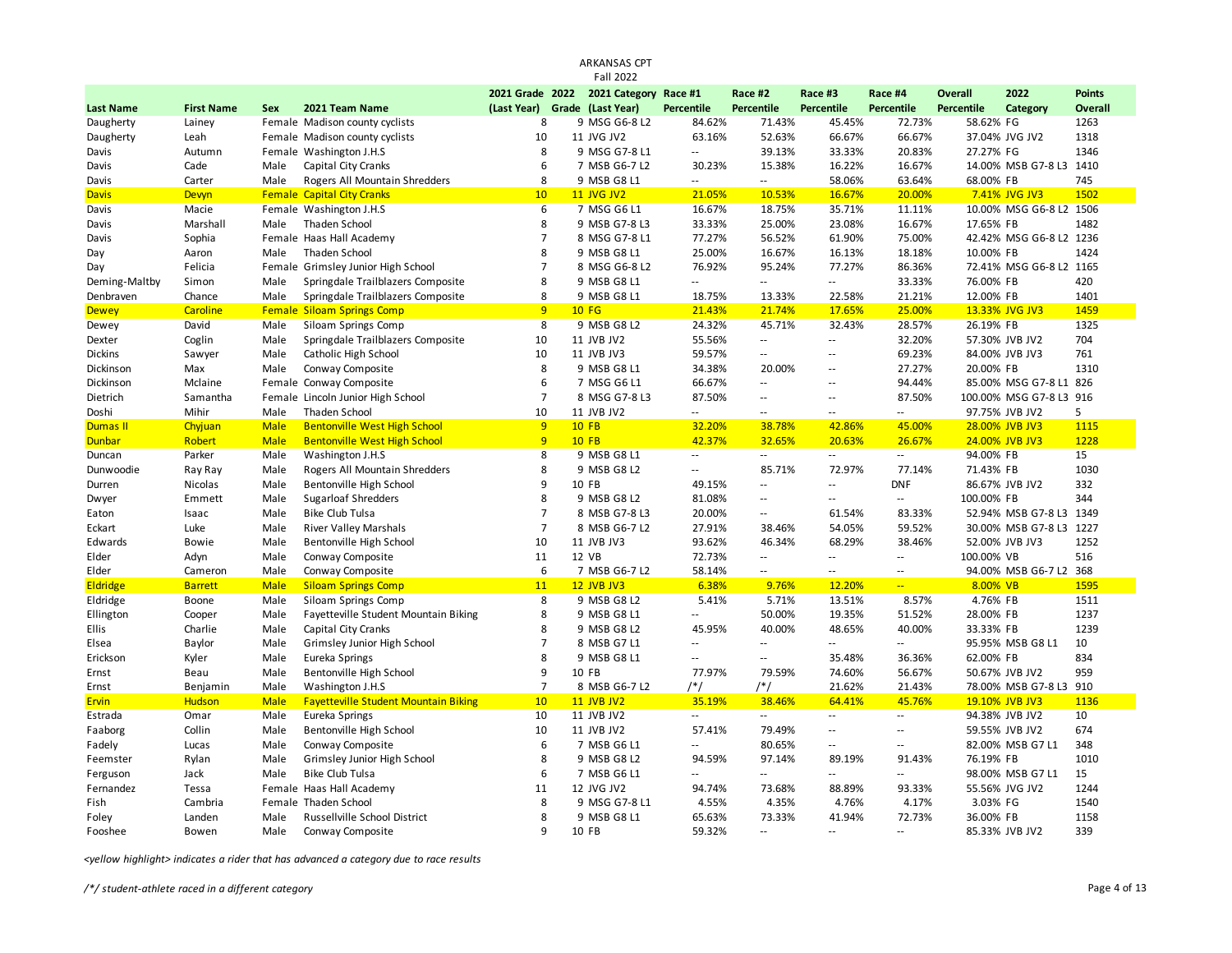|                  |                   |             |                                             |                                  | <b>ARKANSAS CPT</b>   |                          |                             |                                    |                            |                |                         |               |
|------------------|-------------------|-------------|---------------------------------------------|----------------------------------|-----------------------|--------------------------|-----------------------------|------------------------------------|----------------------------|----------------|-------------------------|---------------|
|                  |                   |             |                                             |                                  | <b>Fall 2022</b>      |                          |                             |                                    |                            |                |                         |               |
|                  |                   |             |                                             | 2021 Grade 2022                  | 2021 Category Race #1 |                          | Race #2                     | Race #3                            | Race #4                    | <b>Overall</b> | 2022                    | <b>Points</b> |
| <b>Last Name</b> | <b>First Name</b> | Sex         | 2021 Team Name                              | (Last Year)                      | Grade (Last Year)     | Percentile               | Percentile                  | <b>Percentile</b>                  | Percentile                 | Percentile     | Category                | Overall       |
| Ford             | Mattea            |             | Female Bike Club Tulsa                      | $\overline{7}$<br>8              | 8 MSG G7-8 L1         | 50.00%                   | 26.09%                      | $\overline{\phantom{a}}$           | 29.17%                     |                | 33.33% MSG G6-8 L2      | 1324<br>1209  |
| Ford             | Ryan              | Male        | Grimsley Junior High School                 |                                  | 9 MSB G8 L2           | 54.05%                   | 28.57%                      | 37.84%<br>$\sim$                   | $\overline{\phantom{a}}$   | 40.48% FB      |                         |               |
| Fowler           | Case              | Male        | <b>Sugarloaf Shredders</b>                  | $\overline{7}$<br>$\overline{7}$ | 8 MSB G7 L1           | --                       | $\sim$                      |                                    | $\ddotsc$                  |                | 90.54% MSB G8 L1        | 15            |
| France           | Parker            | Male        | Washington J.H.S                            |                                  | 8 MSB G6-7 L2         | 95.35%                   | 100.00%                     | 91.89%                             | 92.86%                     |                | 74.00% MSB G8 L2        | 960<br>1333   |
| Franco           | Sage              | Male        | Siloam Springs Comp                         | 8<br>6                           | 9 MSB G8 L2           | 43.24%                   | 54.29%                      | 21.62%                             | 17.14%<br>$\mathbb{Z}^2$   | 23.81% FB      | 96.00% MSB G7 L1        | 20            |
| FRANZEN          | PIPER             | Male        | Siloam Springs Comp                         | $\overline{7}$                   | 7 MSB G6 L1           | --<br>$\overline{a}$     | $\sim$<br>$\sim$ $\sim$     | $\overline{\phantom{a}}$<br>$\sim$ | $\sim$                     |                |                         | 15            |
| Freeman          | Hayden            | Male        | Russellville School District                |                                  | 8 MSB G7 L1           |                          |                             |                                    |                            |                | 90.54% MSB G8 L1        |               |
| Friesen          | Owen              | Male        | Lincoln Junior High School                  | $\overline{7}$                   | 8 MSB G6-7 L2         | 34.88%                   | $\sim$                      | 81.08%                             | 47.62%                     |                | 46.00% MSB G7-8 L3      | 1100          |
| Frost            | Kesler            | Male        | Russellville School District                | $\overline{7}$                   | 8 MSB G7 L1           | 67.44%                   | 71.74%                      | 62.50%                             | 30.61%                     |                | 36.49% MSB G8 L2        | 1097          |
| Gabe             | Maddy             | Female      | Lincoln Junior High School                  | 8                                | 9 MSG G7-8 L3         | 25.00%                   | 28.57%                      | 28.57%                             | 25.00%                     | 25.00% FG      |                         | 1520          |
| Gaines           | Keegan            | Male        | <b>Sugarloaf Shredders</b>                  | 8                                | 9 MSB G8 L1           | $\overline{\phantom{a}}$ | $\overline{\phantom{a}}$    | $\overline{a}$                     | $\sim$                     | 94.00% FB      |                         | 15            |
| Gaskill          | <b>Mason</b>      | <b>Male</b> | <b>Bentonville West High School</b>         | 10                               | <b>11 JVB JV2</b>     | 29.63%                   | 17.95%                      | 13.56%                             | 30.51%                     |                | 8.99% JVB JV3           | 1304          |
| Gateley          | Jace              | Male        | Russellville School District                | 6                                | 7 MSB G6 L1           | 80.00%                   | $\sim$                      | 81.82%                             | 94.59%                     |                | 60.00% MSB G7 L1        | 1006          |
| George           | Tyler             | Male        | Bentonville West High School                | 11                               | 12 JVB JV3            | 74.47%                   | 95.12%                      | 97.56%                             | 66.67%                     |                | 70.00% JVB JV3          | 1107          |
| Gibson           | Colin             | Male        | Grimsley Junior High School                 | 8                                | 9 MSB G8 L2           | 67.57%                   | 80.00%                      | 78.38%                             | 74.29%                     | 66.67% FB      |                         | 1053          |
| Givens           | Asher             | Male        | Jonesboro Composite                         | $\overline{7}$                   | 8 MSB G7 L1           | 65.12%                   | 41.30%                      | 29.17%                             | 100.00%                    |                | 28.38% MSB G8 L2        | 1163          |
| Goodwin          | Jackson           | Male        | Conway Composite                            | 10                               | 11 JVB JV3            | 91.49%                   | 48.78%                      | 41.46%                             | 30.77%                     |                | 30.00% JVB JV3          | 1336          |
| Granderson       | Noah              | Male        | Siloam Springs Comp                         | 10                               | 11 JVB JV3            | 65.96%                   | $\mathcal{L}_{\mathcal{A}}$ | ă.                                 | $\overline{\phantom{a}}$   |                | 92.00% JVB JV3          | 376           |
| Graney           | Ezra              | <b>Male</b> | <b>Siloam Springs Comp</b>                  | 10                               | <b>11 JVB JV2</b>     | 3.70%                    | 5.13%                       | 6.78%                              | 5.08%                      |                | 2.25% JVB JV3           | 1501          |
| Grant            | Tian              | Male        | Pea Ridge High School                       | 10                               | 11 JVB JV2            | $\sim$                   | $\sim$ $\sim$               | $\sim$                             | $\sim$                     |                | 88.76% JVB JV2          | 24            |
| Grieve           | Viven             |             | Female Washington J.H.S                     | $\overline{7}$                   | 8 MSG G7-8 L1         | 63.64%                   | 69.57%                      | $\sim$                             | <b>DNF</b>                 |                | 75.76% MSG G6-8 L2      | 797           |
| Grossman         | Clare             |             | Female Russellville School District         | $\overline{7}$                   | 8 MSG G7-8 L1         | $\overline{\phantom{a}}$ | 47.83%                      | $\overline{a}$                     | $\sim$ $-$                 |                | 81.82% MSG G6-8 L2 445  |               |
| Grossman         | Zion              | Male        | Russellville School District                | 8                                | 9 MSB G8 L2           | $-$                      | 51.43%                      | $-$                                | $\sim$ $\sim$              | 97.62% FB      |                         | 380           |
| Gryskiewicz      | Nathan            | Male        | Washington J.H.S                            | $\overline{7}$                   | 8 MSB G7 L1           | 30.23%                   | $\sim$                      | $\sim$ $\sim$                      | $\sim$ $\sim$              |                | 70.27% MSB G8 L2        | 408           |
| Guppy            | Rylin             |             | Female Lincoln Junior High School           | 8                                | 9 MSG G6-8 L2         | 7.69%                    | 4.76%                       | <b>DNF</b>                         | 27.27%                     | 17.24% FG      |                         | 1456          |
| Guptan           | Mike              | Male        | Thaden School                               | 6                                | 7 MSB G6 L1           | ÷.                       | u.                          | μ.                                 | $\overline{\phantom{a}}$   |                | 100.00% MSB G7 L1       | 5             |
| Hale             | Nathan            | Male        | Capital City Cranks                         | 9                                | 10 FB                 | 72.88%                   | $\sim$ $\sim$               | 63.49%                             | 63.33%                     |                | 60.00% JVB JV2          | 926           |
| Hale             | Schaeffer         | Male        | Conway Composite                            | 10                               | 11 JVB JV2            | Ξ.                       | $\sim$ $\sim$               | $\overline{a}$                     | 74.58%                     |                | 80.90% JVB JV2          | 294           |
| Hall             | James             | Male        | Capital City Cranks                         | $\overline{7}$                   | 8 MSB G6-7 L2         | 32.56%                   | 30.77%                      | 59.46%                             | 97.62%                     |                | 32.00% MSB G7-8 L3 1221 |               |
| <b>Hamaker</b>   | Eli:              | <b>Male</b> | <b>Fayetteville Student Mountain Biking</b> | 9                                | <b>10 JVB JV3</b>     | 2.13%                    | 7.32%                       | 53.66%                             | $\mathbb{Z}[\mathbb{Z}_p]$ | 6.00% VB       |                         | 1607          |
| Hamaker          | Jasper            | Male        | Fayetteville Student Mountain Biking        | $\overline{7}$                   | 8 MSB G7 L1           | 6.98%                    | 8.70%                       | 14.58%                             | 14.29%                     |                | 6.76% MSB G7-8 L3       | 1426          |
| Hamilton         | James             | Male        | Lincoln Junior High School                  | $\overline{7}$                   | 8 MSB G7 L1           | Ξ.                       | $\sim$                      | $\overline{\phantom{a}}$           | $\sim$                     |                | 87.84% MSB G8 L1        | 20            |
| Hancock          | Carson            | Male        | St. Vincent de Paul                         | 8                                | 9 MSB G8 L2           | 13.51%                   | 8.57%                       | 18.92%                             | 20.00%                     | 14.29% FB      |                         | 1423          |
| Hancock          | Dunning           | Male        | Arkansas Arts Academy                       | 8                                | 9 MSB G8 L2           | 72.97%                   | 65.71%                      | <b>DNF</b>                         | 48.57%                     | 57.14% FB      |                         | 1096          |
| hancock          | Kelsey            |             | Female St. Vincent de Paul                  | 8                                | 9 MSG G6-8 L2         | 53.85%                   | 90.48%                      | 81.82%                             | 68.18%                     | 65.52% FG      |                         | 1208          |
| <b>Harding</b>   | <b>Atticus</b>    | <b>Male</b> | <b>Bentonville High School</b>              | 9                                | $10$ FB               | 23.73%                   | 26.53%                      | 22.22%                             | 23.33%                     |                | 21.33% JVB JV3          | 1247          |
| Harding          | Owen              | Male        | Bentonville High School                     | 11                               | 12 JVB JV3            | 27.66%                   | 43.90%                      | 58.54%                             | 64.10%                     |                | 44.00% JVB JV3          | 1285          |
| Harrington       | Blake             | Male        | Pea Ridge High School                       | 6                                | 7 MSB G6 L1           | u.                       | $\mathcal{L}(\mathcal{L})$  | 96.97%                             | 86.49%                     |                | 74.00% MSB G7 L1        | 666           |
| Hartwig          | Wyatt             | Male        | <b>River Valley Marshals</b>                | 8                                | 9 MSB G8 L1           | 12.50%                   | $\sim$                      | 96.77%                             | $\sim$                     | 66.00% FB      |                         | 822           |
| Harwell          | John              | Male        | Conway Composite                            | 8                                | 9 MSB G8 L1           | 40.63%                   | 23.33%                      | 9.68%                              | 45.45%                     | 14.00% FB      |                         | 1362          |
| Hayden           | Owen              | <b>Male</b> | <b>Capital City Cranks</b>                  | 9                                | $10$ FB               | 18.64%                   | $\mathbb{Z}[\mathbb{Z}_p]$  | 19.05%                             | 21.67%                     |                | 17.33% JVB JV3          | 1267          |
| Hayduk           | Walter            | Male        | Washington J.H.S                            | 8                                | 9 MSB G8 L1           | 87.50%                   | 80.00%                      | 77.42%                             | 90.91%                     | 48.00% FB      |                         | 1070          |
| <b>Haynes</b>    | Asher             | <b>Male</b> | <b>Rogers All Mountain Shredders</b>        | 9                                | $10$ FB               | 44.07%                   | 95.92%                      | 34.92%                             | DNF                        |                | 41.33% JVB JV3          | 1018          |
| <b>Head</b>      | <b>Issac</b>      | <b>Male</b> | <b>Conway Composite</b>                     | 9                                | $10$ FB               | 16.95%                   | 30.61%                      | 26.98%                             | 35.00%                     |                | 18.67% JVB JV3          | 1248          |
| <b>Head</b>      | <b>Noah</b>       | <b>Male</b> | <b>Conway Composite</b>                     | 10                               | <b>11 JVB JV3</b>     | 34.04%                   | 17.07%                      | 17.07%                             | 25.64%                     | 16.00% VB      |                         | 1483          |
| heier            | Demetri           | Male        | <b>Sugarloaf Shredders</b>                  | 11                               | 12 JVB JV2            | 81.48%                   | 87.18%                      | 89.83%                             | 69.49%                     |                | 40.45% JVB JV2          | 951           |
| Henderson        | Levi              | Male        | Madison county cyclists                     | 9                                | 10 FB                 | 50.85%                   | 69.39%                      | 58.73%                             | 76.67%                     |                | 44.00% JVB JV2          | 1004          |
| Hillabrand       | Peter             | Male        | Washington J.H.S                            | $\overline{7}$                   | 8 MSB G6-7 L2         | 81.40%                   | 64.10%                      | 72.97%                             | 95.24%                     |                | 56.00% MSB G8 L2        | 1037          |
| Hillabrand       | Sam               | Male        | Bentonville High School                     | 9                                | 10 FB                 | Ξ.                       | 57.14%                      | 65.08%                             | 71.67%                     |                | 57.33% JVB JV2          | 932           |
| <b>Hladick</b>   | <b>Silas</b>      | <b>Male</b> | <b>Bentonville West High School</b>         | 9                                | <b>10 FB</b>          | 6.78%                    | 40.82%                      | 31.75%                             | 36.67%                     |                | 22.67% JVB JV3          | 1237          |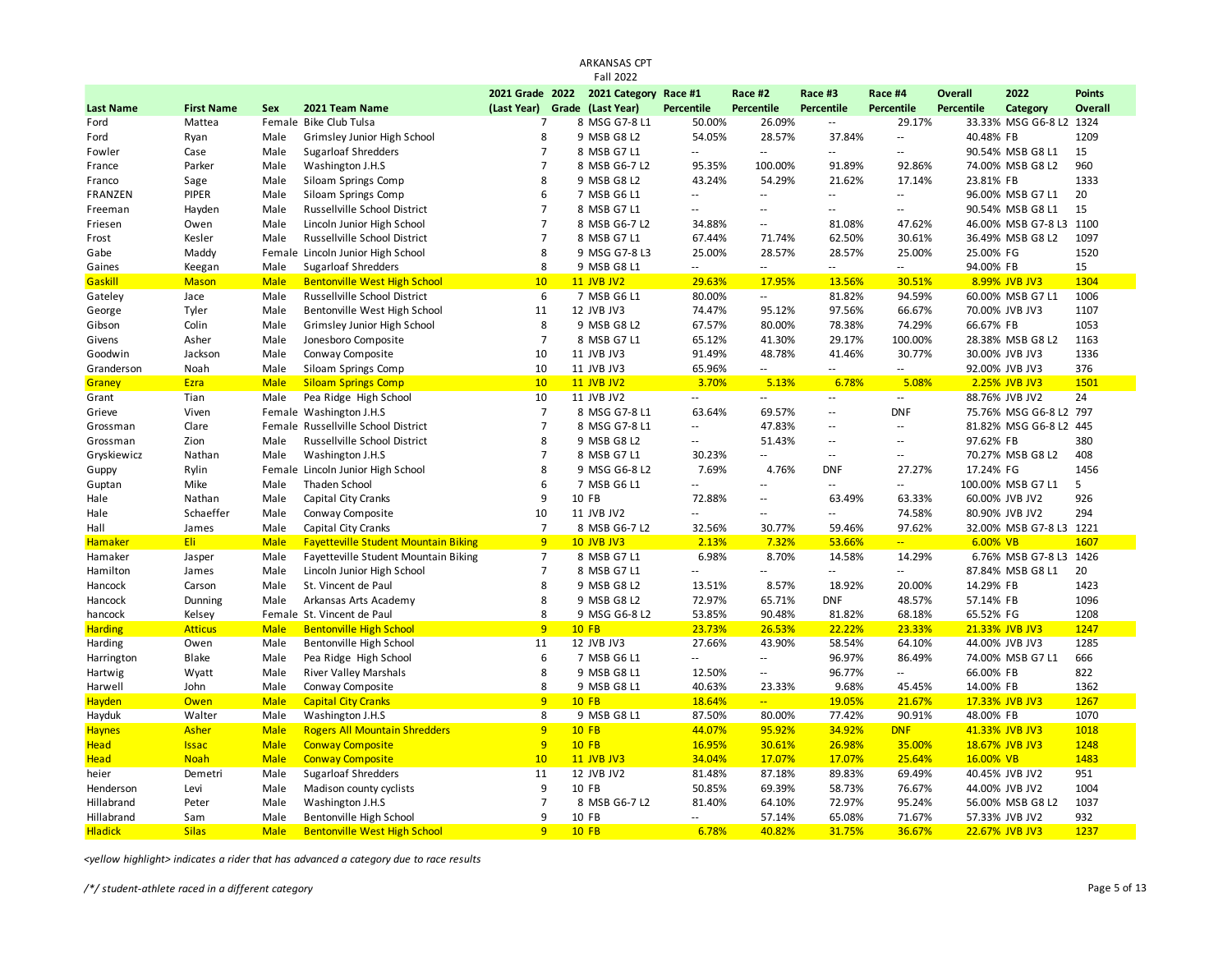|                  |                   |                            |                                            |                 | <b>Fall 2022</b>         |                                    |                          |                          |                                    |            |                                  |               |
|------------------|-------------------|----------------------------|--------------------------------------------|-----------------|--------------------------|------------------------------------|--------------------------|--------------------------|------------------------------------|------------|----------------------------------|---------------|
|                  |                   |                            |                                            | 2021 Grade 2022 | 2021 Category Race #1    |                                    | Race #2                  | Race #3                  | Race #4                            | Overall    | 2022                             | <b>Points</b> |
| <b>Last Name</b> | <b>First Name</b> | Sex                        | 2021 Team Name                             | (Last Year)     | Grade (Last Year)        | Percentile                         | Percentile               | Percentile               | Percentile                         | Percentile | Category                         | Overall       |
| Hobbs            | Jude              | Male                       | Rogers All Mountain Shredders              | 8               | 9 MSB G8 L2              | 56.76%                             | 62.86%                   | 67.57%                   | 51.43%                             | 47.62% FB  |                                  | 1151          |
| Hobbs            | Lena              |                            | Female Rogers All Mountain Shredders       | 6               | 7 MSG G6-8 L2            | 88.46%                             | 85.71%                   | 50.00%                   | 54.55%                             |            | 62.07% MSG G6-8 L2 1259          |               |
| <b>Hodge</b>     | <b>Jack</b>       | <b>Male</b>                | <b>Bentonville High School</b>             | 10              | <b>11 JVB JV2</b>        | 25.93%                             | 25.64%                   | 91.53%                   | u.                                 |            | 22.47% JVB JV3                   | 1111          |
| Hodgson          | Moss              | Male                       | Thaden School                              | $\overline{7}$  | 8 MSB G7 L1              | $\overline{\phantom{a}}$           | $\overline{a}$           | 64.58%                   | 46.94%                             |            | 63.51% MSB G8 L2                 | 697           |
| Hoffmann         | Ethan             | Male                       | Lincoln Junior High School                 | $\overline{7}$  | 8 MSB G6-7 L2            | 6.98%                              | 5.13%                    | 5.41%                    | 4.76%                              |            | 4.00% MSB G7-8 L3 1510           |               |
| Holmes           | Aiden             | Male                       | Russellville School District               | 11              | 12 JVB JV3               | 21.28%                             | 53.66%                   | 56.10%                   | 48.72%                             |            | 34.00% JVB JV3                   | 1332          |
| Holtby           | Alex              | Male                       | Rogers All Mountain Shredders              | 11              | 12 JVB JV2               | $\sim$ $\sim$                      | Ξ.                       | $\sim$ $\sim$            | $-1$                               |            | 97.75% JVB JV2                   | 5             |
| Holz             | <b>Brodie</b>     | Male                       | Bentonville High School                    | 10              | 11 JVB JV2               | 87.04%                             | Ξ.                       | 50.85%                   | $\overline{a}$                     |            | 60.67% JVB JV2                   | 633           |
| Hopp             | Lydia             |                            | Female Conway Composite                    | 9               | 10 FG                    | $\sim$                             | 82.61%                   | $\overline{\phantom{a}}$ | 90.00%                             |            | 73.33% JVG JV2                   | 775           |
| Hopp             | Rachel            |                            | Female Conway Composite                    | 11              | 12 JVG JV2               | $\sim$                             | <b>DNF</b>               | $\overline{\phantom{a}}$ | $-1$                               |            | 92.59% JVG JV2                   | 10            |
| Horn             | Cooper            | Male                       | Springdale Trailblazers Composite          | 6               | 7 MSB G6 L1              | $\sim$                             | $\sim$                   | $\sim$ $\sim$            | 70.27%                             |            | 84.00% MSB G7 L1                 | 344           |
| Horton           | Emily             |                            | Female Lincoln Junior High School          | $\overline{7}$  | 8 MSG G7-8 L1            | $\overline{\phantom{a}}$           | 86.96%                   | 80.95%                   | 87.50%                             |            | 60.61% MSG G7-8 L1 1141          |               |
| Horton           | Zach              | Male                       | Lincoln Junior High School                 | $\overline{7}$  | 8 MSB G6-7 L2            | $\sim$                             | 58.97%                   | 51.35%                   | 66.67%                             |            | 50.00% MSB G8 L2                 | 1088          |
| Huff             | Ethan             | Male                       | Haas Hall Academy                          | $\overline{7}$  | 8 MSB G7 L1              | 79.07%                             | 69.57%                   | 41.67%                   | 10.20%                             |            | 21.62% MSB G7-8 L3 1207          |               |
| Humphrys         | Eva               |                            | Female Washington J.H.S                    | $\overline{7}$  | 8 MSG G7-8 L1            | 90.91%                             | 100.00%                  | 85.71%                   | 83.33%                             |            | 57.58% MSG G7-8 L1 1155          |               |
| Hunter           | Lynnz Jo          |                            | Female Sugarloaf Shredders                 | 8               | 9 MSG G7-8 L1            | ц,                                 | $\sim$ $\sim$            | $\sim$ $\sim$            | $\overline{a}$                     | 93.94% FG  |                                  | 15            |
| Hutchison        | Miranda           |                            | Female Rogers All Mountain Shredders       | 6               | 7 MSG G6 L1              | 100.00%                            | 100.00%                  | 100.00%                  | 100.00%                            |            | 65.00% MSG G7-8 L1 1252          |               |
| Ingram           | Cole              | <b>Male</b>                | Pea Ridge High School                      | 9               | $10$ FB                  | 35.59%                             | $\mathbb{Z} \mathbb{Z}$  | 52.38%                   | 31.67%                             |            | 32.00% JVB JV3                   | 1085          |
| Jackson          | Malachi           | Male                       | <b>Bike Club Tulsa</b>                     | 11              | 12 VB                    | 9.09%                              | 9.09%                    | 11.11%                   | 20.00%                             | 8.33% VB   |                                  | 1750          |
| Jacobson         | <b>Brandon</b>    | Male                       | Pea Ridge High School                      | $\overline{7}$  | 8 MSB G7 L1              | $\ddotsc$                          | $-$                      | 72.92%                   | Щ.                                 |            | 78.38% MSB G8 L1                 | 334           |
| Janes            | Jamie             | Male                       | Bentonville West High School               | 9               | 10 FB                    | 57.63%                             | $\overline{\phantom{a}}$ | 68.25%                   | 60.00%                             |            | 61.33% JVB JV2                   | 924           |
| Jensen           | Cooper            | Male                       | Grimsley Junior High School                | 8               | 9 MSB G8 L1              | 75.00%                             | 63.33%                   | 74.19%                   | 75.76%                             | 40.00% FB  |                                  | 1118          |
| Jespersen        | Gibson            | Male                       | Grimsley Junior High School                | 8               | 9 MSB G8 L2              | 51.35%                             | 37.14%                   | $\sim$ $\sim$            | $\overline{a}$                     | 92.86% FB  |                                  | 783           |
| Johnson          | Josiah            | Male                       | Siloam Springs Comp                        | 8               | 9 MSB G8 L2              | Ξ.                                 | 31.43%                   | 27.03%                   | 31.43%                             | 30.95% FB  |                                  | 1289          |
| Johnson          | Liam              | Male                       | Pea Ridge High School                      | 11              | 12 JVB JV2               | 90.74%                             | Ξ.                       | 96.61%                   | 86.44%                             |            | 49.44% JVB JV2                   | 876           |
| Johnson          | Mika              | Female                     | Russellville School District               | 8<br>9          | 9 MSG G6-8 L2<br>$10$ FB | 80.77%                             | 100.00%<br>53.06%        | $\sim$ $\sim$            | $-$                                | 82.76% FG  |                                  | 745<br>1053   |
| Johnston         | <b>Jett</b>       | <b>Male</b><br><b>Male</b> | <b>Capital City Cranks</b>                 | 11              | <b>12 JVB JV2</b>        | 79.66%                             | <b>DNF</b>               | 50.79%<br>28.81%         | 46.67%                             |            | 36.00% JVB JV3<br>23.60% JVB JV3 | 1103          |
| <b>Jones</b>     | <b>Denver</b>     |                            | <b>Bentonville High School</b>             |                 |                          | 27.78%<br>$\overline{\phantom{a}}$ | $\sim$                   | $\sim$                   | 57.63%                             |            | 90.67% JVB JV2                   |               |
| Jones            | Ethan             | Male                       | Springdale Trailblazers Composite          | 9<br>8          | 10 FB                    | $\sim$                             | Ξ.                       | $\sim$ $\sim$            | 95.00%<br>$\overline{\phantom{a}}$ | 94.00% FB  |                                  | 279<br>15     |
| Jordan           | Ashton            | Male<br>Male               | Lincoln Junior High School                 | 9               | 9 MSB G8 L1<br>10 FB     |                                    |                          |                          | н.                                 |            | 70.67% JVB JV2                   | 873           |
| Jordan           | Mason             | Male                       | Springdale Trailblazers Composite          | $\overline{7}$  | 8 MSB G7 L1              | 83.05%<br>$\sim$ $\sim$            | 83.67%<br>$\overline{a}$ | 79.37%<br>56.25%         | 61.22%                             |            | 66.22% MSB G8 L2                 | 669           |
| Kahrl            | Kody<br>Xavier    | Male                       | Pea Ridge High School<br>Haas Hall Academy | 10              | 11 JVB JV2               | $\sim$                             | Ξ.                       | 66.10%                   | 66.10%                             |            | 60.67% JVB JV2                   | 633           |
| Kapity<br>Kear   | Crosby            | Male                       | Conway Composite                           | 6               | 7 MSB G6 L1              | 53.33%                             | 38.71%                   | $\overline{\phantom{a}}$ | 18.92%                             |            | 30.00% MSB G6-7 L2 1267          |               |
| Kear             | Glenn-Kennedy     | Male                       | Conway Composite                           | $\overline{7}$  | 8 MSB G7 L1              | 9.30%                              | 19.57%                   | $\sim$ $\sim$            | 55.10%                             |            | 14.86% MSB G7-8 L3 1268          |               |
| Kear             | Zion              | Male                       | Conway Composite                           | 10              | 11 JVB JV3               | 82.98%                             | <b>DNF</b>               | $\overline{\phantom{a}}$ | Ξ.                                 | 94.00%     | JVB JV3                          | 366           |
| Keen             | Pierson           | Male                       | Siloam Springs Comp                        | $\overline{7}$  | 8 MSB G6-7 L2            | 18.60%                             | 35.90%                   | 32.43%                   | 38.10%                             |            | 18.00% MSB G7-8 L3 1307          |               |
| Keller           | Lilly             |                            | Female Lincoln Junior High School          | 6               | 7 MSG G6 L1              | 25.00%                             | 43.75%                   | 50.00%                   | 55.56%                             |            | 30.00% MSG G6-8 L2 1426          |               |
| <b>Keller</b>    | <b>Maddie</b>     |                            | <b>Female Bentonville High School</b>      | 9               | <b>10 FG</b>             | 14.29%                             | 13.04%                   | $\omega_{\rm m}$         | 30.00%                             | 23.33%     | <b>JVG JV3</b>                   | 1409          |
| Kendall          | Cooper            | Male                       | Rogers All Mountain Shredders              | 8               | 9 MSB G8 L2              | $\overline{\phantom{a}}$           | 88.57%                   | $\sim$ $\sim$            | 80.00%                             | 95.24% FB  |                                  | 672           |
| Kendall          | Keller            | Male                       | Rogers All Mountain Shredders              | 10              | 11 JVB JV3               | 78.72%                             | $\overline{a}$           | $\overline{\phantom{a}}$ | Ξ.                                 | 96.00%     | JVB JV3                          | 353           |
| Ketron           | Cooper            | Male                       | Washington J.H.S                           | 6               | 7 MSB G6-7 L2            | 39.53%                             | 41.03%                   | $\sim$ $\sim$            | 40.48%                             | 36.00%     | MSB G7-8 L3 1165                 |               |
| <b>Keylor</b>    | Aiden             | <b>Male</b>                | <b>Conway Composite</b>                    | 10              | <b>11 JVB JV2</b>        | ÷.                                 | $\mathbb{Z} \mathbb{Z}$  | 16.95%                   | 11.86%                             | 47.19%     | <b>JVB JV3</b>                   | 890           |
| <b>Keylor</b>    | <b>Stone</b>      | <b>Male</b>                | <b>Conway Composite</b>                    | 11              | <b>12 JVB JV2</b>        | ÷.                                 | <u>.,</u>                | 38.98%                   | 22.03%                             | 53.93%     | JVB JV3                          | 779           |
| Killian          | Aidan             | Male                       | Fayetteville Student Mountain Biking       | 11              | 12 JVB JV2               | 59.26%                             | 69.23%                   | 71.19%                   | 72.88%                             |            | 32.58% JVB JV2                   | 986           |
| King             | Emmitt            | Male                       | Lincoln Junior High School                 | 8               | 9 MSB G8 L2              | 62.16%                             | 48.57%                   | 45.95%                   | 65.71%                             | 45.24%     | <b>FB</b>                        | 1171          |
| King             | Landon            | Male                       | Pea Ridge High School                      | $\overline{7}$  | 8 MSB G6-7 L2            | $\sim$                             | Ξ.                       | $\sim$ $\sim$            | $\overline{a}$                     | 100.00%    | MSB G8 L2                        | 24            |
| Kirschman        | Olivia            |                            | Female Hot Springs                         | 6               | 7 MSG G6 L1              | 41.67%                             | 50.00%                   | 42.86%                   | 61.11%                             | 35.00%     | MSG G6-8 L2 1411                 |               |
| Klaus            | Brendan           | Male                       | Fayetteville Student Mountain Biking       | 9               | 10 FB                    | $\sim$                             | ă.                       | 53.97%                   | 51.67%                             |            | 78.67% JVB JV2                   | 665           |
| Klaus            | Lukas             | Male                       | Fayetteville Student Mountain Biking       | $\overline{7}$  | 8 MSB G7 L1              | $\sim$                             | Ξ.                       | 25.00%                   | 24.49%                             |            | 59.46% MSB G8 L2                 | 850           |
|                  |                   |                            |                                            |                 |                          |                                    |                          |                          |                                    |            |                                  |               |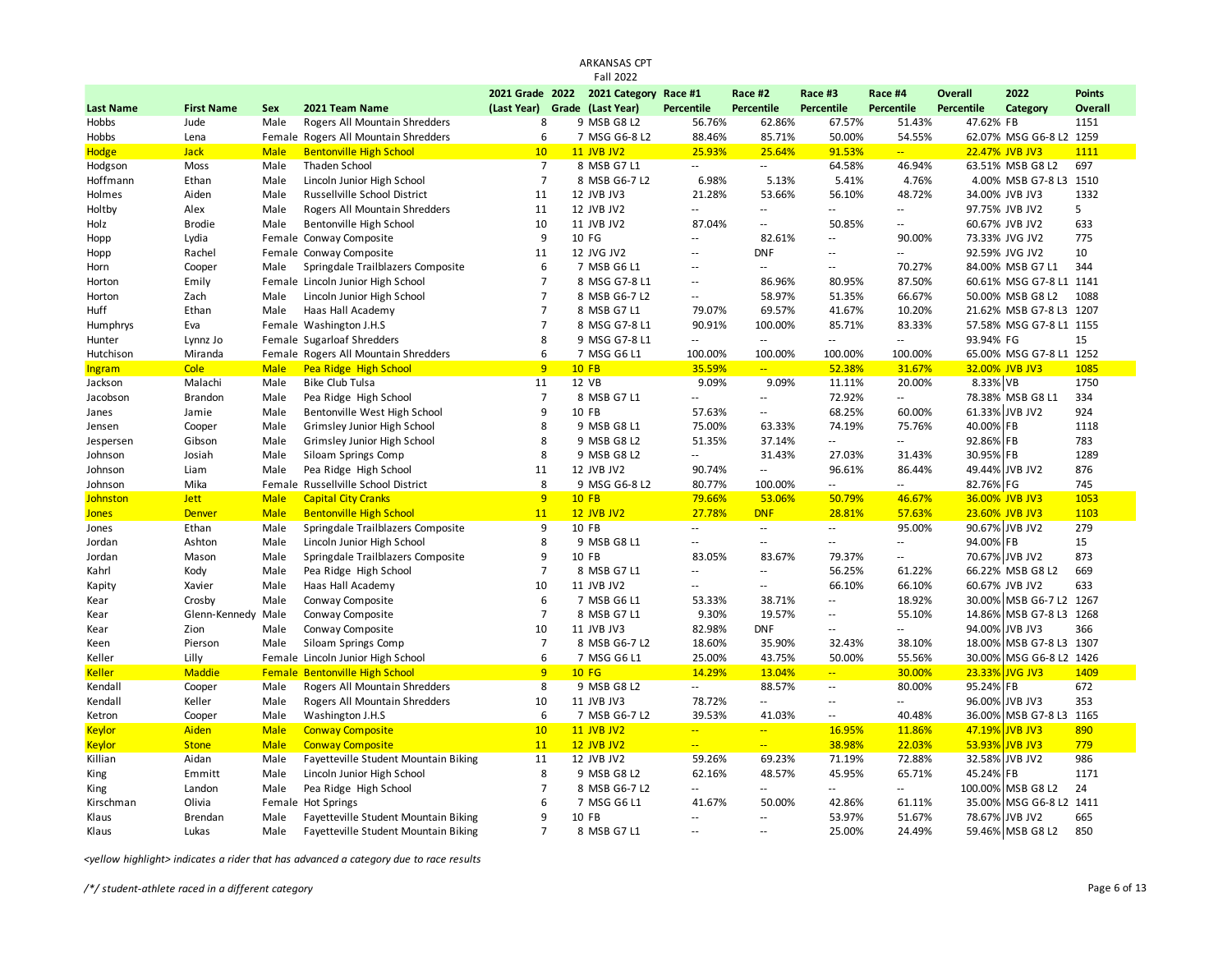|                            |                   |             |                                                |                 | ARKANSAS CPT<br><b>Fall 2022</b>   |                              |                          |                          |                   |                   |                           |                |
|----------------------------|-------------------|-------------|------------------------------------------------|-----------------|------------------------------------|------------------------------|--------------------------|--------------------------|-------------------|-------------------|---------------------------|----------------|
|                            |                   |             |                                                | 2021 Grade 2022 |                                    |                              | Race #2                  | Race #3                  | Race #4           | <b>Overall</b>    | 2022                      | <b>Points</b>  |
| <b>Last Name</b>           | <b>First Name</b> | Sex         | 2021 Team Name                                 | (Last Year)     | 2021 Category<br>Grade (Last Year) | Race #1<br><b>Percentile</b> | Percentile               | Percentile               | Percentile        | <b>Percentile</b> | Category                  | <b>Overall</b> |
| Kleinman                   | West              | Male        | <b>Hot Springs</b>                             | 10              | 11 JVB JV3                         | 63.83%                       | 82.93%                   | 73.17%                   | 58.97%            |                   | 58.00% JVB JV3            | 1164           |
| Klug                       | Julie             | Female      | Conway Composite                               | 9               | 10 FG                              | 78.57%                       | <b>DNF</b>               | $\overline{a}$           | $\sim$            | 86.67%            | JVG JV2                   | 375            |
| Knepper                    | Eli               | Male        | Bentonville High School                        | 9               | 10 FB                              | 74.58%                       | 67.35%                   | 66.67%                   | $\sim$            |                   | 62.67% JVB JV2            | 912            |
| Koch                       | Nick              | Male        | Capital City Cranks                            | 6               | 7 MSB G6 L1                        | 6.67%                        | 19.35%                   | 18.18%                   | 51.35%            |                   | 8.00% MSB G7-8 L3 1447    |                |
| Kuykendall                 | Emerson           | Male        | <b>Bike Club Tulsa</b>                         | $\overline{7}$  | 8 MSB G7 L1                        | 16.28%                       | 23.91%                   | 10.42%                   | 20.41%            | 8.11%             | MSB G7-8 L3 1364          |                |
|                            |                   | Male        |                                                |                 |                                    |                              | $\sim$                   |                          | $\sim$            |                   |                           |                |
| Kyles                      | Parker<br>Eli     | <b>Male</b> | Bentonville High School<br>Jonesboro Composite | 11<br>9         | 12 JVB JV2<br><b>10 FB</b>         | 22.22%<br>8.47%              | 8.16%                    | 33.90%<br>6.35%          | 5.00%             | 52.81%<br>5.33%   | JVB JV2<br><b>JVB JV3</b> | 784<br>1474    |
| LaFerney                   |                   | Male        |                                                | 6               |                                    | 70.00%                       |                          | $\sim$ $\sim$            |                   |                   | 80.00% MSB G7 L1          | 365            |
| Laine                      | Jimi              |             | Thaden School                                  |                 | 7 MSB G6 L1                        |                              | $\sim$ $-$               |                          | $\sim$            |                   |                           |                |
| LaMunyon                   | Sam               | Male        | Siloam Springs Comp                            | $\overline{7}$  | 8 MSB G7 L1                        | 34.88%                       | 6.52%                    | 8.33%                    | 18.37%            | 5.41%             | MSB G7-8 L3 1432          |                |
| Lang                       | Cody              | Male        | Thaden School                                  | $\overline{7}$  | 8 MSB G6-7 L2                      | 4.65%                        | 20.51%                   | 8.11%                    | 9.52%             | 6.00%             | MSB G7-8 L3 1489          |                |
| <b>Lauzon</b>              | Owen              | <b>Male</b> | <b>Thaden School</b>                           | 11              | <b>12 JVB JV2</b>                  | 7.41%                        | 2.56%                    | 8.47%                    | 8.47%             | 4.49%             | <b>JVB JV3</b>            | 1476           |
| Lawrence                   | Sami              |             | Female Haas Hall Academy                       | $\overline{7}$  | 8 MSG G7-8 L1                      | 59.09%                       | $\sim$                   | 38.10%                   | 54.17%            |                   | 39.39% MSG G6-8 L2 1262   |                |
| Lawson                     | Kade              | Male        | Washington J.H.S                               | 6               | 7 MSB G6 L1                        | 36.67%                       | 45.16%                   | 72.73%                   | 62.16%            | 34.00%            | MSB G6-7 L2 1225          |                |
| Leamon                     | Caleb             | Male        | Conway Composite                               | 6               | 7 MSB G6 L1                        | 63.33%                       | 67.74%                   | 54.55%                   | 64.86%            | 42.00%            | MSB G6-7 L2 1166          |                |
| Leamon                     | Joshua            | Male        | Conway Composite                               | 10              | 11 VB                              | 27.27%                       | 18.18%                   | 22.22%                   | 30.00%            | 16.67%            | <b>VB</b>                 | 1736           |
| Lee                        | Kira              |             | Female Mountain Home Composite                 | 10              | 11 JVG JV2                         | $\overline{a}$               | <b>DNF</b>               | $\overline{a}$           |                   | 100.00%           | JVG JV2                   | 0              |
| Lenz                       | Eli               | <b>Male</b> | <b>Haas Hall Academy</b>                       | 9               | <b>10 FB</b>                       | 33.90%                       | 46.94%                   | 39.68%                   | 40.00%            |                   | 29.33% JVB JV3            | 1113           |
| Lenz                       | Solomon           | Male        | Haas Hall Academy                              | 6               | 7 MSB G6 L1                        | Ξ.                           | 48.39%                   | 24.24%                   | 8.11%             |                   | 18.00% MSB G7-8 L3        | 1328           |
| Lewandowski                | Zeke              | Male        | <b>Thaden School</b>                           | $\overline{7}$  | 8 MSB G7 L1                        | 88.37%                       | $\sim$                   | 89.58%                   | 73.47%            | 52.70%            | MSB G8 L1                 | 928            |
| Lewis                      | Lawson            | Male        | Russellville School District                   | 8               | 9 MSB G8 L1                        | Ξ.                           | $\sim$ $-$               | Щ.                       | 69.70%            | 84.00% FB         |                           | 356            |
| Lewis                      | Matthew           | Male        | Grimsley Junior High School                    | 8               | 9 MSB G8 L1                        | 53.13%                       | 40.00%                   | 61.29%                   | 57.58%            | 30.00% FB         |                           | 1219           |
| Lewis - Brentlinger Dakota |                   | <b>Male</b> | <b>Eureka Springs</b>                          | 9               | <b>10 FB</b>                       | 47.46%                       | $\rightarrow$            | 23.81%                   | 38.33%            |                   | 30.67% JVB JV3            | 1109           |
| Lightbody                  | Lauren            |             | Female Arkansas Arts Academy                   | 9               | 10 FG                              | 32.14%                       | <b>DNF</b>               | 52.94%                   | $\sim$            |                   | 66.67% JVG JV2            | 893            |
| Lightbody                  | Xander            | Male        | Arkansas Arts Academy                          | $\overline{7}$  | 8 MSB G7 L1                        | 86.05%                       | 78.26%                   | 87.50%                   | 89.80%            |                   | 47.30% MSB G8 L1          | 967            |
| Liles                      | Wyatt             | Male        | Fayetteville Student Mountain Biking           | $\overline{7}$  | 8 MSB G6-7 L2                      | 25.58%                       | 25.64%                   | --                       | 23.81%            |                   | 24.00% MSB G7-8 L3 1274   |                |
| Little                     | Henry             | Male        | Arkansas Arts Academy                          | 9               | 10 JVB JV3                         | <b>DNF</b>                   | 78.05%                   | 65.85%                   | 56.41%            |                   | 62.00% JVB JV3            | 1148           |
| Little                     | Jack              | Male        | Haas Hall Academy                              | $\overline{7}$  | 8 MSB G7 L1                        | 100.00%                      | 82.61%                   | 77.08%                   | 85.71%            |                   | 51.35% MSB G8 L1          | 942            |
| Little                     | Jon               | Male        | Arkansas Arts Academy                          | $\overline{7}$  | 8 MSB G7 L1                        | 41.86%                       | 21.74%                   | 20.83%                   | 12.24%            |                   | 9.46% MSB G7-8 L3 1340    |                |
| Little                     | Kathryn           |             | Female Haas Hall Academy                       | 9               | 10 FG                              | 64.29%                       | $\overline{\phantom{a}}$ | Щ.                       | 80.00%            |                   | 73.33% JVG JV2            | 775            |
| Litty                      | <b>Bryce</b>      | Male        | Mountain Home Composite                        | 6               | 7 MSB G6 L1                        | Ξ.                           | 74.19%                   | 57.58%                   | 48.65%            |                   | 46.00% MSB G6-7 L2 1111   |                |
| Lloyd                      | Adrielle          |             | Female Bike Club Tulsa                         | $\overline{7}$  | 8 MSG G7-8 L1                      | 22.73%                       | 21.74%                   | $\overline{\phantom{a}}$ | 25.00%            | 21.21%            | MSG G6-8 L2 1384          |                |
| Lloyd                      | Claire            |             | <b>Female Bike Club Tulsa</b>                  | 9               | <b>10 FG</b>                       | 57.14%                       | 47.83%                   | $\sim$                   | 55.00%            | 43.33%            | <b>JVG JV3</b>            | 1230           |
| Logan                      | Finn              | Male        | Fayetteville Student Mountain Biking           | 8               | 9 MSB G7-8 L3                      | 13.33%                       | 16.67%                   | 15.38%                   | 25.00%            | 11.76% FB         |                           | 1495           |
| <b>Long</b>                | Alyssa            |             | Female Bentonville West High School            | 9               | <b>10 FG</b>                       | 50.00%                       | 60.87%                   | 70.59%                   | 60.00%            | 40.00%            | <b>JVG JV3</b>            | 1276           |
| Looney                     | Grady             | Male        | <b>Hot Springs</b>                             | 8               | 9 MSB G8 L1                        | 28.13%                       | 10.00%                   | 48.39%                   | 42.42%            | 16.00% FB         |                           | 1342           |
| Looney                     | Grayson           | <b>Male</b> | <b>Hot Springs</b>                             | 9               | $10$ FB                            | 22.03%                       | 16.33%                   | 17.46%                   | 11.67%            | 14.67%            | <b>JVB JV3</b>            | 1334           |
| Lopez                      | David "Chris"     | Male        | Haas Hall Academy                              | $\overline{7}$  | 8 MSB G7 L1                        | 93.02%                       | 73.91%                   | 66.67%                   | 77.55%            |                   | 41.89% MSB G8 L2          | 986            |
| Lucas                      | Kade              | Male        | Catholic High School                           | 10              | 11 JVB JV3                         | 70.21%                       | 41.46%                   | 34.15%                   | 41.03%            |                   | 28.00% JVB JV3            | 1337           |
| Lukenbaugh                 | Axl               | Male        | Bike Club Tulsa                                | $\overline{7}$  | 8 MSB G6-7 L2                      | 72.09%                       | 97.44%                   | 83.78%                   | <b>DNF</b>        |                   | 72.00% MSB G8 L2          | 973            |
| Luttrell                   | <b>Shane</b>      | <b>Male</b> | <b>Bentonville High School</b>                 | 9               | $10$ FB                            | 15.25%                       | 22.45%                   | 11.11%                   | 13.33%            |                   | 12.00% JVB JV3            | 1348           |
| Lybrand                    | Lane              | Male        | Conway Composite                               | 6               | 7 MSB G6 L1                        | 50.00%                       | 64.52%                   | 60.61%                   | 67.57%            |                   | 38.00% MSB G6-7 L2        | 1183           |
| Lynne                      | Caleb             | Male        | Mountain Home Composite                        | 10              | 11 JVB JV2                         | Ξ.                           | 89.74%                   | 94.92%                   | $\sim$            |                   | 64.04% JVB JV2            | 594            |
| MacDonald                  | Gus               | Male        | Capital City Cranks                            | 6               | 7 MSB G6 L1                        | 30.00%                       | 12.90%                   | $\overline{\phantom{a}}$ | 24.32%            |                   | 16.00% MSB G6-7 L2 1345   |                |
| Machado                    | Camila            | Female      | Haas Hall Academy                              | $\overline{7}$  | 8 MSG G7-8 L1                      | 18.18%                       | 8.70%                    | 9.52%                    | 8.33%             | 6.06%             | MSG G7-8 L3 1520          |                |
| <b>Madden</b>              | William           | <b>Male</b> | <b>Bentonville High School</b>                 | 9               | <b>10 FB</b>                       | 25.42%                       | $\sim$                   | 44.44%                   | $\omega_{\rm{m}}$ | 77.33%            | <b>JVB JV3</b>            | 732            |
| Madick                     | Garrett           | Male        | Rogers All Mountain Shredders                  | $\overline{7}$  | 8 MSB G6-7 L2                      | $\ddotsc$                    | $\sim$ $\sim$            | 29.73%                   | 26.19%            |                   | 80.00% MSB G7-8 L3        | 845            |
| Magie                      | Jackson           | Male        | Conway Composite                               | 8               | 9 MSB G7-8 L3                      | 40.00%                       | $\sim$                   | 69.23%                   | $\sim$ $\sim$     | 76.47%            | FB                        | 905            |
| Maloch                     | Marley Kate       |             | Female Russellville School District            | 8               | 9 MSG G6-8 L2                      | 61.54%                       | 76.19%                   | 36.36%                   | 63.64%            | 48.28%            | FG                        | 1283           |
| Manhart                    | Alexander         | Male        | Pea Ridge High School                          | 9               | 10 FB                              | 71.19%                       | $\overline{\phantom{a}}$ | 98.41%                   | 75.00%            |                   | 66.67% JVB JV2            | 889            |
| Manion                     | Abigail           |             | Female Conway Composite                        | 8               | 9 MSG G7-8 L3                      | 100.00%                      | 100.00%                  | 100.00%                  | 100.00%           | 87.50% FG         |                           | 1384           |
|                            |                   |             |                                                |                 |                                    |                              |                          |                          |                   |                   |                           |                |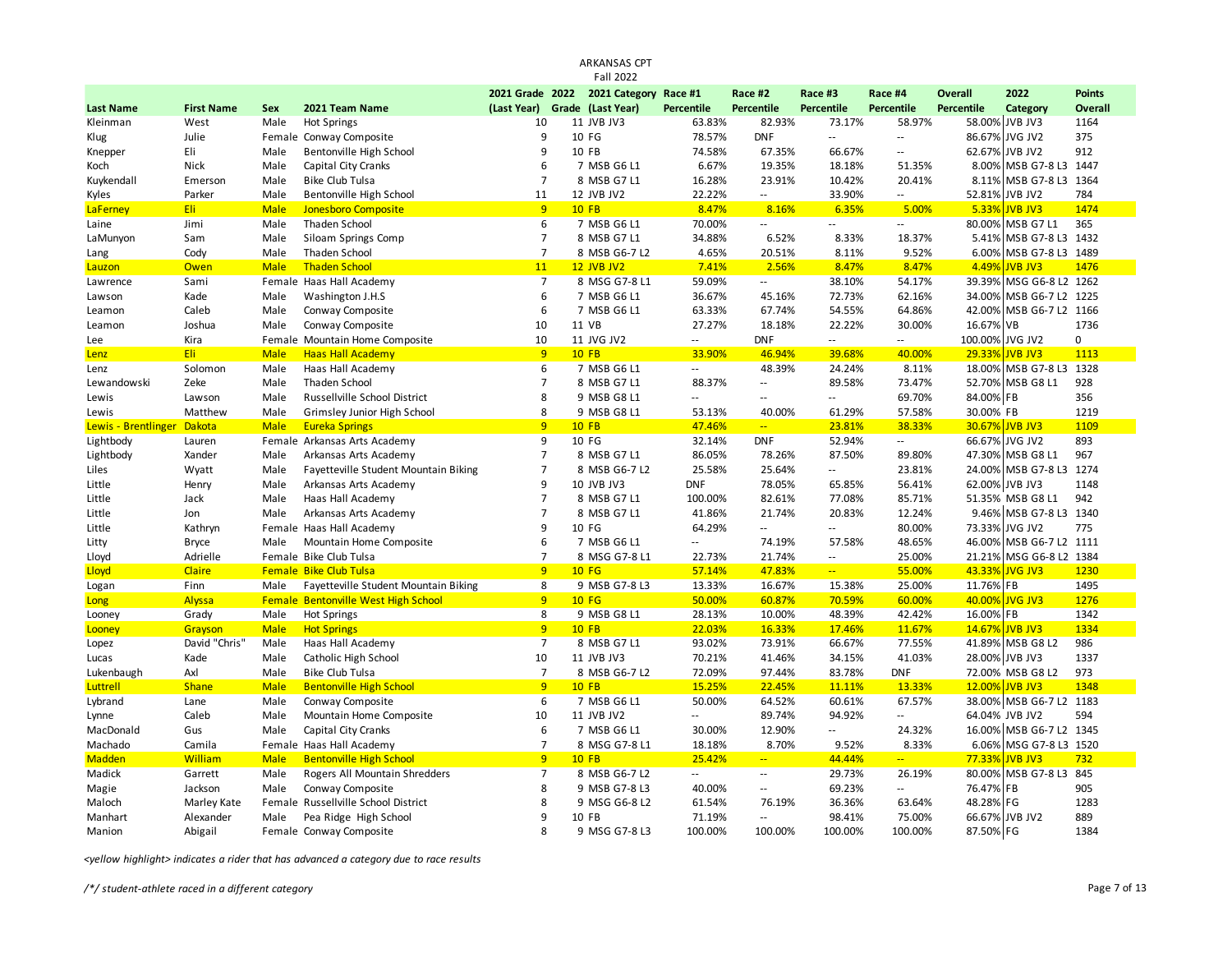|                  |                   |             |                                          |                 | <b>Fall 2022</b>  |                             |                             |                |                          |                |                         |                |
|------------------|-------------------|-------------|------------------------------------------|-----------------|-------------------|-----------------------------|-----------------------------|----------------|--------------------------|----------------|-------------------------|----------------|
|                  |                   |             |                                          | 2021 Grade 2022 | 2021 Category     | Race #1                     | Race #2                     | Race #3        | Race #4                  | <b>Overall</b> | 2022                    | <b>Points</b>  |
| <b>Last Name</b> | <b>First Name</b> | Sex         | 2021 Team Name                           | (Last Year)     | Grade (Last Year) | Percentile                  | Percentile                  | Percentile     | Percentile               | Percentile     | Category                | <b>Overall</b> |
| Manion           | Parker            | Male        | Conway Composite                         | 6               | 7 MSB G6 L1       | 20.00%                      | 32.26%                      | 27.27%         | 21.62%                   |                | 12.00% MSB G6-7 L2 1371 |                |
| Maples           | Deacon            | Male        | Siloam Springs Comp                      | 8               | 9 MSB G7-8 L3     | 73.33%                      | 50.00%                      | 100.00%        | 91.67%                   | 58.82%         | FB                      | 1346           |
| <b>Maples</b>    | <b>Sterling</b>   | <b>Male</b> | <b>Siloam Springs Comp</b>               | 9               | <b>10 FB</b>      | 3.39%                       | 2.04%                       | 1.59%          | 1.67%                    | 1.33%          | <b>JVB JV3</b>          | 1550           |
| Marshall         | <b>Britton</b>    | Male        | Springdale Trailblazers Composite        | $\overline{7}$  | 8 MSB G7 L1       | 58.14%                      | 52.17%                      | 75.00%         | $\sim$                   | 39.19%         | MSB G8L2                | 1011           |
| <b>Martin</b>    | Reese             | Female      | <b>Conway Composite</b>                  | 9               | <b>10 FG</b>      | 28.57%                      | 26.09%                      | 29.41%         | 40.00%                   | 20.00%         | <b>JVG JV3</b>          | 1410           |
| Martin           | Ross              | Male        | Capital City Cranks                      | $\overline{7}$  | 8 MSB G7 L1       | $\mathcal{L}_{\mathcal{A}}$ | $\mathcal{L}^{\mathcal{L}}$ | $\sim$ $\sim$  | $-1$                     | 90.54%         | MSB G8 L1               | 15             |
| Martin           | Samantha          |             | Female Rogers All Mountain Shredders     | $\overline{7}$  | 8 MSG G7-8 L1     | 54.55%                      | 30.43%                      | 19.05%         | 33.33%                   | 15.15%         | MSG G6-8 L2 1411        |                |
| Martin           | Teddy             | Male        | Fulbright Junior High School             | 8               | 9 MSB G8 L1       | 62.50%                      | 46.67%                      | 70.97%         | 60.61%                   | 34.00%         | FB                      | 1177           |
| <b>Martz</b>     | <b>Dylan</b>      | <b>Male</b> | <b>Bentonville High School</b>           | 9               | <b>10 FB</b>      | <b>DNF</b>                  | $\mathbb{Z}[\mathbb{Z}_p]$  | 28.57%         | 33.33%                   | 76.00%         | <b>JVB JV3</b>          | 760            |
| Mascuilli        | Gino              | Male        | Russellville School District             | 9               | 10 FB             | 67.80%                      | $\overline{\phantom{a}}$    | 95.24%         | Щ.                       | 81.33%         | JVB JV2                 | 578            |
| Matson           | Paulo             | Male        | <b>Bike Club Tulsa</b>                   | $\overline{7}$  | 8 MSB G7 L1       | $\mathbb{Z}^2$              | --                          | 83.33%         | 67.35%                   | 68.92%         | MSB G8 L2               | 622            |
| Maxwell          | Isaac             | Male        | Springdale Trailblazers Composite        | 10              | 11 JVB JV3        | 87.23%                      | 90.24%                      | 90.24%         | 84.62%                   |                | 80.00% JVB JV3          | 1081           |
| Mays             | Rylee             | Female      | Sugarloaf Shredders                      | 8               | 9 MSG G6-8 L2     | 38.46%                      | 42.86%                      | 27.27%         | $-1$                     | 34.48%         | FG                      | 1332           |
| McClellan        | Bryson            | Male        | Washington J.H.S                         | 8               | 9 MSB G8 L2       | 70.27%                      | 82.86%                      | 83.78%         | 68.57%                   | 61.90%         | FB                      | 1074           |
| McCoy            | <b>Blake</b>      | Male        | Madison county cyclists                  | $\mathbf{q}$    | 10 FB             | $\sim$ $\sim$               | 97.96%                      | 80.95%         | 90.00%                   | 70.67%         | JVB JV2                 | 878            |
| McGrath          | Carter            | Male        | <b>River Valley Marshals</b>             | 9               | 10 FB             | 61.02%                      | 63.27%                      | 76.19%         | 66.67%                   | 48.00%         | JVB JV2                 | 974            |
| McKay            | Parker            | Male        | Bentonville West High School             | q               | 10 FB             | 98.31%                      | 100.00%                     | 92.06%         | 83.33%                   |                | 68.00% JVB JV2          | 886            |
| Mclain           | Landrie           |             | Female Lincoln Junior High School        | 8               | 9 MSG G7-8 L3     | 12.50%                      | 14.29%                      | 14.29%         | 12.50%                   | 12.50%         | FG                      | 1546           |
| McMurtrey        | Brayden           | Male        | Grimsley Junior High School              | 6               | 7 MSB G6 L1       | 40.00%                      | 35.48%                      | 51.52%         | 45.95%                   | 32.00%         | MSB G6-7 L2             | 1264           |
| McPherson        | Lilly             |             | Female Hot Springs                       | 10              | 11 JVG JV2        | $\sim$                      | ÷.                          | $\sim$ $\sim$  | <b>DNF</b>               | 100.00%        | JVG JV2                 | 0              |
| meek             | Lawson            | Male        | Haas Hall Academy                        | 11              | 12 JVB JV2        | 75.93%                      | 71.79%                      | 86.44%         | 71.19%                   | 37.08%         | JVB JV2                 | 969            |
| Meredith         | James Allen       | Male        | Jonesboro Composite                      | 8               | 9 MSB G7-8 L3     | 60.00%                      | 58.33%                      | 53.85%         | 50.00%                   | 35.29%         | <b>FB</b>               | 1401           |
| Meredith         | Jax               | Male        | Grimsley Junior High School              | $\overline{7}$  | 8 MSB G7 L1       | $\sim$ $\sim$               | Ξ.                          | $\overline{a}$ | 79.59%                   |                | 81.08% MSB G8 L1        | 304            |
| Mertins          | Besch             |             | Female Haas Hall Academy                 | $\overline{7}$  | 8 MSG G6-8 L2     | 3.85%                       | $\overline{\phantom{a}}$    | 4.55%          | 4.55%                    | 3.45%          | MSG G7-8 L3 1524        |                |
| Mertins          | Hattie            |             | Female Haas Hall Academy                 | $\overline{7}$  | 8 MSG G6-8 L2     | 15.38%                      | $\overline{\phantom{a}}$    | 18.18%         | 9.09%                    | 13.79%         | MSG G7-8 L3 1458        |                |
| <b>Mertins</b>   | <b>Will</b>       | <b>Male</b> | <b>Haas Hall Academy</b>                 | 10              | <b>11 JVB JV3</b> | $\mathbb{Z}[\mathbb{Z}_p]$  | u,                          | 2.44%          | 2.56%                    | 72.00%         | <b>VB</b>               | 1105           |
| Meshell          | Charles           | Male        | Grimsley Junior High School              | 8               | 9 MSB G8 L2       | 32.43%                      | 57.14%                      | 43.24%         | 60.00%                   | 42.86%         | <b>FB</b>               | 1199           |
| Meyer            | Avery             |             | Female Eureka Springs                    | 10              | 11 JVG JV2        | 73.68%                      | $\ddotsc$                   | 83.33%         | 60.00%                   |                | 48.15% JVG JV2          | 1257           |
| Miller           | Kirby             | Male        | Madison county cyclists                  | 8               | 9 MSB G8 L2       | 83.78%                      | 74.29%                      | 59.46%         | 97.14%                   | 59.52% FB      |                         | 1080           |
| Miller           | Vivienne          |             | Female Rogers All Mountain Shredders     | $\overline{7}$  | 8 MSG G6 L1       | $\sim$                      | ۵.                          | $\sim$         | $\sim$                   |                | 100.00% MSG G7-8 L1 25  |                |
| Milwagon         | Winona            |             | Female Eureka Springs                    | 8               | 9 MSG G7-8 L1     | $\sim$                      | $\sim$ $\sim$               | 14.29%         | 12.50%                   | 66.67%         | FG                      | 987            |
| Mincke           | Preston           | Male        | Washington J.H.S                         | 6               | 7 MSB G6 L1       | 26.67%                      | ۵.                          | $-$            | $\overline{\phantom{a}}$ | 78.00%         | MSB G6-7 L2             | 446            |
| Minick           | Ayla              |             | Female Rogers All Mountain Shredders     | $\overline{7}$  | 8 MSG G6-8 L2     | 34.62%                      | $\overline{\phantom{a}}$    | 63.64%         | 59.09%                   | 55.17%         | MSG G7-8 L3             | 1269           |
| Mitchell         | Camden            | Male        | Fayetteville Student Mountain Biking     | $\overline{7}$  | 8 MSB G7 L1       | 60.47%                      | 80.43%                      | 91.67%         | 81.63%                   |                | 43.24% MSB G8 L2        | 979            |
| Mitchell         | Jackson           | Male        | Siloam Springs Comp                      | 8               | 9 MSB G8 L1       | 9.38%                       | Ξ.                          | $\sim$ $\sim$  | 24.24%                   | 58.00%         | <b>FB</b>               | 932            |
| Mitchell         | Oliver            | Male        | Siloam Springs Comp                      | 6               | 7 MSB G6 L1       | $\sim$                      | ٠.                          | $\sim$ $\sim$  | $\overline{a}$           | 92.00%         | MSB G7 L1               | 21             |
| Moore            | Davis             | Male        | Lincoln Junior High School               | $\overline{7}$  | 8 MSB G7 L1       | 25.58%                      | 17.39%                      | 35.42%         | 44.90%                   | 13.51%         | MSB G8 L2               | 1294           |
| <b>Moore</b>     | <b>Harper</b>     |             | Female Bentonville West High School      | 9               | <b>10 FG</b>      | 3.57%                       | 4.35%                       | 5.88%          | 5.00%                    | 3.33%          | <b>JVG JV3</b>          | 1530           |
| Moore            | Milo              | Male        | <b>Hot Springs</b>                       | 8               | 9 MSB G8 L1       | 6.25%                       | 3.33%                       | 3.23%          | 3.03%                    | 2.00%          | FB                      | 1546           |
| <b>Moore</b>     | Sandler           | <b>Male</b> | <b>Hot Springs</b>                       | 11              | <b>12 JVB JV2</b> | $\mathbb{Z}[\mathbb{Z}_p]$  | 58.97%                      | 45.76%         | 38.98%                   | 26.97%         | <b>JVB JV3</b>          | 1072           |
| Morrison         | Nathan            | Male        | Eureka Springs                           | 11              | 12 JVB JV2        | $\overline{\phantom{a}}$    | Ξ.                          | $\sim$ $\sim$  | $\overline{a}$           | 94.38%         | JVB JV2                 | 10             |
| Morrow           | Emma              |             | Female Washington J.H.S                  | $\overline{7}$  | 8 MSG G7-8 L1     | 27.27%                      | 34.78%                      | 23.81%         | 37.50%                   | 15.15%         | MSG G6-8 L2 1411        |                |
| Morse            | Etana             |             | Female Haas Hall Academy                 | 11              | 12 JVG JV2        | 68.42%                      | 68.42%                      | 77.78%         | 53.33%                   | 40.74%         | JVG JV2                 | 1304           |
| Muldoon          | Ayla              |             | Female Thaden School                     | $\overline{7}$  | 8 MSG G7-8 L1     | 44                          | ۵.                          | Ξ.             | $\overline{\phantom{a}}$ | 100.00%        | MSG G7-8 L1 5           |                |
| Mulligan         | James             | Male        | Haas Hall Academy                        | 11              | 12 JVB JV2        | $\sim$                      | 44                          | 83.05%         | 77.97%                   | 67.42%         | JVB JV2                 | 577            |
| Mullins          | Penny             |             | Female Capital City Cranks               | 6               | 7 MSG G6 L1       | $\sim$                      | 56.25%                      | $\sim$         | 50.00%                   |                | 80.00% MSG G6-8 L2 883  |                |
| Murphy           | John              | Male        | St. Vincent de Paul                      | $\overline{7}$  | 8 MSB G7 L1       | $\sim$                      | 56.52%                      | $\sim$ $\sim$  | $\sim$                   | 74.32%         | MSB G8 L2               | 344            |
| Murray           | Cedar             | Male        | Fayetteville Student Mountain Biking     | 8               | 9 MSB G8 L1       | $\sim$                      | 44                          | $\sim$ $\sim$  | $- -$                    | 92.00%         | FB                      | 20             |
| Musselwhite      | Lane              | Male        | Lincoln Junior High School               | 8               | 9 MSB G8 L1       | 15.63%                      | 26.67%                      | 12.90%         | 12.12%                   | 8.00% FB       |                         | 1456           |
| <b>Myers</b>     | <b>Sam</b>        | <b>Male</b> | <b>Springdale Trailblazers Composite</b> | $\mathbf{q}$    | $10$ FB           | 62.71%                      | 71.43%                      | 36.51%         | 53.33%                   | 41.33%         | JVB JV3                 | 1018           |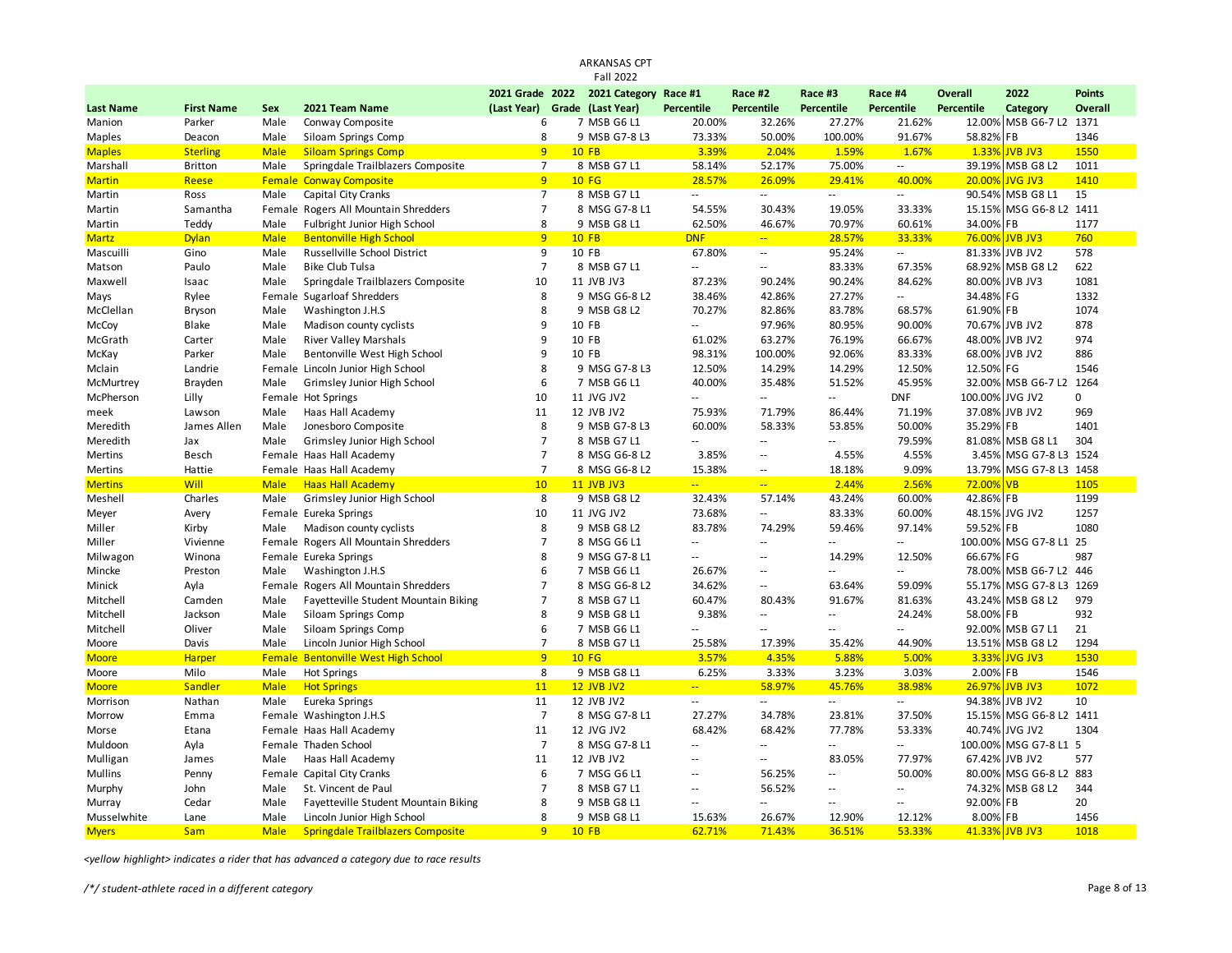|                  |                   |                     |                                                 |                 | ARKANSAS CPT          |                   |                  |                          |                          |                   |                                    |               |
|------------------|-------------------|---------------------|-------------------------------------------------|-----------------|-----------------------|-------------------|------------------|--------------------------|--------------------------|-------------------|------------------------------------|---------------|
|                  |                   |                     |                                                 |                 | <b>Fall 2022</b>      |                   |                  |                          |                          |                   |                                    |               |
|                  |                   |                     |                                                 | 2021 Grade 2022 | 2021 Category Race #1 |                   | Race #2          | Race #3                  | Race #4                  | <b>Overall</b>    | 2022                               | <b>Points</b> |
| <b>Last Name</b> | <b>First Name</b> | Sex                 | 2021 Team Name                                  | (Last Year)     | Grade (Last Year)     | <b>Percentile</b> | Percentile       | Percentile               | Percentile               | <b>Percentile</b> | Category                           | Overall       |
| Nebel            | Ben               | Male                | Rogers All Mountain Shredders                   | 8               | 9 MSB G8 L1           | 71.88%            | 56.67%           | 67.74%                   | 66.67%                   | 38.00% FB         |                                    | 1156          |
| Niederman        | Clayton           | Male                | <b>Thaden School</b>                            | 6               | 7 MSB G6 L1           | 33.33%            | 29.03%           | 12.12%                   | 35.14%                   | 14.00%            | MSB G6-7 L2                        | 1368          |
| Niederman        | Edmond            | Male                | <b>Thaden School</b>                            | 8               | 9 MSB G8 L2           | 8.11%             | 2.86%            | <b>DNF</b>               | $\overline{\phantom{a}}$ | 80.95%            | FB                                 | 996           |
| Nixon            | Carrieanne        |                     | Female Pea Ridge High School                    | 8               | 9 MSG G7-8 L1         | --                | $\sim$ $\sim$    | $-$                      | $\sim$ $\sim$            | 90.91%            | FG                                 | 25            |
| Nobles           | Magnus Khai       | Male                | Hot Springs                                     | 10              | 11 JVB JV3            | 51.06%            | 65.85%           | 46.34%                   | 46.15%                   | 48.00%            | JVB JV3                            | 1257          |
| Northcross       | Bo                | Male                | Madison county cyclists                         | $\overline{7}$  | 8 MSB G6-7 L2         | 83.72%            | 66.67%           | ٠.                       | 80.95%                   | 66.00%            | MSB G8 L2                          | 996           |
| <b>Nunn</b>      | Charlie           | <b>Male</b>         | <b>Fayetteville Student Mountain Biking</b>     | 10              | <b>11 JVB JV3</b>     | 10.64%            | 19.51%           | 48.78%                   | $\mathbb{Z}$ .           | 10.00%            | <b>VB</b>                          | 1521          |
| Nutt             | Connor            | Male                | Rogers All Mountain Shredders                   | $\overline{7}$  | 8 MSB G7 L1           | 46.51%            | $\sim$           | $\overline{\phantom{a}}$ | $\sim$ $\sim$            | 71.62%            | MSB G8 L2                          | 380           |
| O'Reilly         | Sora              |                     | Female Thaden School                            | $\overline{7}$  | 8 MSG G6-8 L2         | 100.00%           | 80.95%           | 54.55%                   | $\sim$                   | 79.31%            | MSG G6-8 L2                        | 1143          |
| <b>Ogden</b>     | Jacob             | <b>Male</b>         | <b>Madison county cyclists</b>                  | 10              | <b>11 JVB JV2</b>     | 20.37%            | 28.21%           | 22.03%                   | 76.27%                   | 11.24%            | <b>JVB JV3</b>                     | 1298          |
| Olivas Bartels   | Abigail           |                     | Female Haas Hall Academy                        | 8               | 9 MSG G7-8 L1         | 45.45%            | $\sim$ $-$       | 66.67%                   | $\sim$                   | 72.73%            | FG                                 | 829           |
| Pace             | Stephen           | Male                | Mountain Home Composite                         | 10              | 11 JVB JV2            | Ξ.                | 35.90%           | $\overline{\phantom{a}}$ | $\sim$                   | 70.79%            | JVB JV2                            | 424           |
| Pack             | Charli Jo         |                     | Female Thaden School                            | 6               | 7 MSG G6 L1           | 33.33%            | 75.00%           | 28.57%                   | 16.67%                   | 25.00%            | MSG G6-8 L2                        | 1460          |
| Paez Dur         | Maximilian        | Male                | <b>Thaden School</b>                            | 8               | 9 MSB G8 L1           | 37.50%            | $\sim$           | $\overline{\phantom{a}}$ | $\overline{\phantom{a}}$ | 80.00%            | FB                                 | 414           |
| Panameno         | Lars              | Male                | Lincoln Junior High School                      | 8               | 9 MSB G8 L1           | 3.13%             | 6.67%            | $\overline{a}$           | 6.06%                    | 4.00%             | FB                                 | 1485          |
| Paquette         | Caroline          |                     | Female St. Vincent de Paul                      | $\overline{7}$  | 8 MSG G7-8 L1         | 13.64%            | $\sim$ $\sim$    | $\overline{a}$           | 45.83%                   | 69.70%            | MSG G6-8 L2                        | 901           |
| Pardoe           | Jordan            | Male                | <b>Hot Springs</b>                              | 10              | 11 JVB JV2            | u.                | $\sim$ $\sim$    | 77.97%                   | $\sim$                   |                   | 83.15% JVB JV2                     | 290           |
| Parker           | Kaleb             | Male                | Catholic High School                            | 9               | 10 FB                 | 64.41%            | 77.55%           | 61.90%                   | 70.00%                   |                   | 52.00% JVB JV2                     | 941           |
| Parrish          | <b>Brandon</b>    | Male                | Springdale Trailblazers Composite               | $\overline{7}$  | 8 MSB G6-7 L2         | 48.84%            | 28.21%           | 35.14%                   | 28.57%                   |                   | 28.00% MSB G7-8 L3 1267            |               |
| <b>PARRISH</b>   | <b>Natalie</b>    |                     | <b>Female Springdale Trailblazers Composite</b> | 9               | <b>10 FG</b>          | 46.43%            | 56.52%           | 58.82%                   | 45.00%                   |                   | 36.67% JVG JV3                     | 1294          |
| Patel            | Deven             | Male                | Capital City Cranks                             | $\overline{7}$  | 8 MSB G7 L1           | 51.16%            | 54.35%           | 37.50%                   | 53.06%                   |                   | 35.14% MSB G8 L2                   | 1133          |
| Patterson        | Brayden           | Male                | Russellville School District                    | 6               | 7 MSB G6 L1           | <b>DNF</b>        | 96.77%           | 87.88%                   | 89.19%                   |                   | 60.00% MSB G7 L1                   | 1006          |
| Paul             | Connor            | Male                | Grimsley Junior High School                     | 8               | 9 MSB G8 L1           | 90.63%            | 43.33%           | 45.16%                   | 30.30%                   | 22.00% FB         |                                    | 1284          |
| Paulson          | John              | Male                | Catholic High School                            | 10              | 11 JVB JV3            | 40.43%            | 75.61%           | 43.90%                   | 35.90%                   |                   | 36.00% JVB JV3                     | 1326          |
| Pease            | Ashton            | Male                | Lincoln Junior High School                      | 6               | 7 MSB G6 L1           | 13.33%            | 3.23%            | 3.03%                    | 2.70%                    |                   | 2.00% MSB G7-8 L3                  | 1548          |
| Pendergraft      | Rebekah           |                     | Female Conway Composite                         | 8               | 9 MSG G7-8 L3         | 75.00%            | 71.43%           | 85.71%                   | 75.00%                   | 75.00% FG         |                                    | 1401          |
| Pereida          | Kambrie           |                     | Female Rogers All Mountain Shredders            | $\overline{7}$  | 8 MSG G7-8 L1         | $\overline{a}$    | $\sim$ $\sim$    | $\overline{a}$           | $\sim$ $\sim$            |                   | 96.97% MSG G7-8 L1 10              |               |
| <b>Peters</b>    | Colton            | <b>Male</b>         | <b>River Valley Marshals</b>                    | $\overline{9}$  | $10$ FB               | 1.69%             | 4.08%            | 3.17%                    | 3.33%                    |                   | 2.67% JVB JV3                      | 1530          |
| Petrie           | Monty             | Male                | Rogers All Mountain Shredders                   | 6               | 7 MSB G6 L1           | 86.67%            | 90.32%           | 90.91%                   | 97.30%                   |                   | 54.00% MSB G7 L1                   | 1059          |
| Petrie           | Zoe               |                     | Female Rogers All Mountain Shredders            | 11              | 12 JVG JV2            | 89.47%            | 84.21%           | 94.44%                   | 86.67%                   |                   | 59.26% JVG JV2                     | 1233          |
| <b>Phelps</b>    | <b>Norah</b>      |                     | <b>Female Haas Hall Academy</b>                 | 10              | 11 JVG JV2            | 47.37%            | 31.58%           | 55.56%                   | $\omega_{\rm{m}}$        |                   | 33.33% JVG JV3                     | 1342          |
| Phillips         | Tabatha           |                     | Female Bentonville West High School             | 9               | 10 FG                 | 60.71%            | 69.57%           | 94.12%                   | 95.00%                   |                   | 56.67% JVG JV2                     | 1190          |
| Pierce           | Sophia            |                     | Female Bentonville High School                  | 9               | 10 FG                 | 67.86%            | 65.22%           | $\sim$                   | 70.00%                   |                   | 53.33% JVG JV2                     | 1194          |
| Pierce-          | Caeden            | Male                | Lincoln Junior High School                      | 6               | 7 MSB G6 L1           | 46.67%            | 77.42%           | 66.67%                   | 56.76%                   |                   | 40.00% MSB G6-7 L2 1177            |               |
| Pointer          | Caleb             | Male                | Lincoln Junior High School                      | $\overline{7}$  | 8 MSB G7 L1           | Ξ.                | $\sim$           | $\sim$                   | $\overline{\phantom{a}}$ |                   | 100.00% MSB G8 L1                  | 5             |
| Pollak           | Elliot            | Male                | <b>Bike Club Tulsa</b>                          | $\overline{7}$  | 8 MSB G7 L1           | 69.77%            | $\sim$           | $\overline{a}$           | $\sim$ $\sim$            |                   | 74.32% MSB G8 L2                   | 344           |
| Pollak           | Erich             | Male                | <b>Bike Club Tulsa</b>                          | 10              | 11 JVB JV2            | 83.33%            | $\sim$           | 61.02%                   | $\overline{\phantom{a}}$ |                   | 62.92% JVB JV2                     | 618           |
| Pool             | Carrie            |                     | Female Bentonville High School                  | 11              | 12 VG                 | ц,                | 50.00%           | <b>DNF</b>               | 57.14%                   | 100.00% VG        |                                    | 1128          |
| Pool             | Chloe             |                     | Female Lincoln Junior High School               | 8               | 9 MSG G6-8 L2         | 44                | 28.57%           | 31.82%                   | 50.00%                   | 27.59% FG         |                                    | 1349          |
| Porter           | Caden             | Male                | Lincoln Junior High School                      | $\overline{7}$  | 8 MSB G7 L1           | Ξ.                | 67.39%           | Ξ.                       | $\sim$                   |                   | 72.97% MSB G8 L2                   | 346           |
| Post             | Sara Jane         |                     | Female Arkansas Arts Academy                    | 10              | 11 JVG JV2            | 84.21%            | 57.89%           | 61.11%                   | 73.33%                   |                   | 44.44% JVG JV2                     | 1285          |
| <b>Potts</b>     | <b>Kristina</b>   |                     | Female Jonesboro Composite                      | 9               | <b>10 FG</b>          | 53.57%            | 52.17%           | 64.71%                   | 50.00%                   |                   | 33.33% JVG JV3                     | 1311          |
| Preston          | Carter            | Male                | Fulbright Junior High School                    | 6               | 7 MSB G6 L1           | 96.67%            | 100.00%          | 93.94%                   | 91.89%                   |                   | 58.00% MSB G7 L1                   | 1009          |
| Pruett           | <b>Brooks</b>     | Male                | Rogers All Mountain Shredders                   | 8               | 9 MSB G8 L1           | $\overline{a}$    | $\sim$ $\sim$    | 90.32%                   | $\sim$ $\sim$            | 86.00% FB         |                                    | 336           |
|                  |                   |                     |                                                 | 11              | <b>12 JVB JV2</b>     |                   | 10.26%           | 1.69%                    | 6.78%                    |                   |                                    | 1484          |
| Pruitt           | <b>Hayes</b>      | <b>Male</b><br>Male | <b>Conway Composite</b>                         | $\overline{7}$  | 8 MSB G7 L1           | 18.52%<br>4.65%   | 2.17%            | 4.17%                    | 4.08%                    |                   | 3.37% JVB JV3<br>2.70% MSB G7-8 L3 | 1520          |
| Pruitt           | Vance<br>Will     | Male                | Conway Composite                                | 11              | 12 JVB JV3            | 85.11%            | 51.22%           | 31.71%                   | 51.28%                   |                   | 40.00% JVB JV3                     | 1313          |
| Pruitt           |                   |                     | Conway Composite                                | 6               |                       |                   |                  |                          |                          |                   |                                    |               |
| Purifoy          | Kelton            | Male                | Lincoln Junior High School                      | 8               | 7 MSB G6-7 L2         | 11.63%            | 10.26%           | 10.81%                   | 7.14%                    |                   | 10.00% MSB G7-8 L3 1455            | 1265          |
| Qualls           | <b>Bridget</b>    |                     | Female Russellville School District             | 10              | 9 MSG G7-8 L1         | 40.91%            | $\sim$<br>$\sim$ | 52.38%                   | 62.50%                   | 36.36% FG         |                                    | 1229          |
| <b>Qualls</b>    | <b>Devin</b>      | <b>Male</b>         | <b>Russellville School District</b>             |                 | <b>11 JVB JV2</b>     | 12.96%            |                  | 40.68%                   | 20.34%                   |                   | 13.48% JVB JV3                     |               |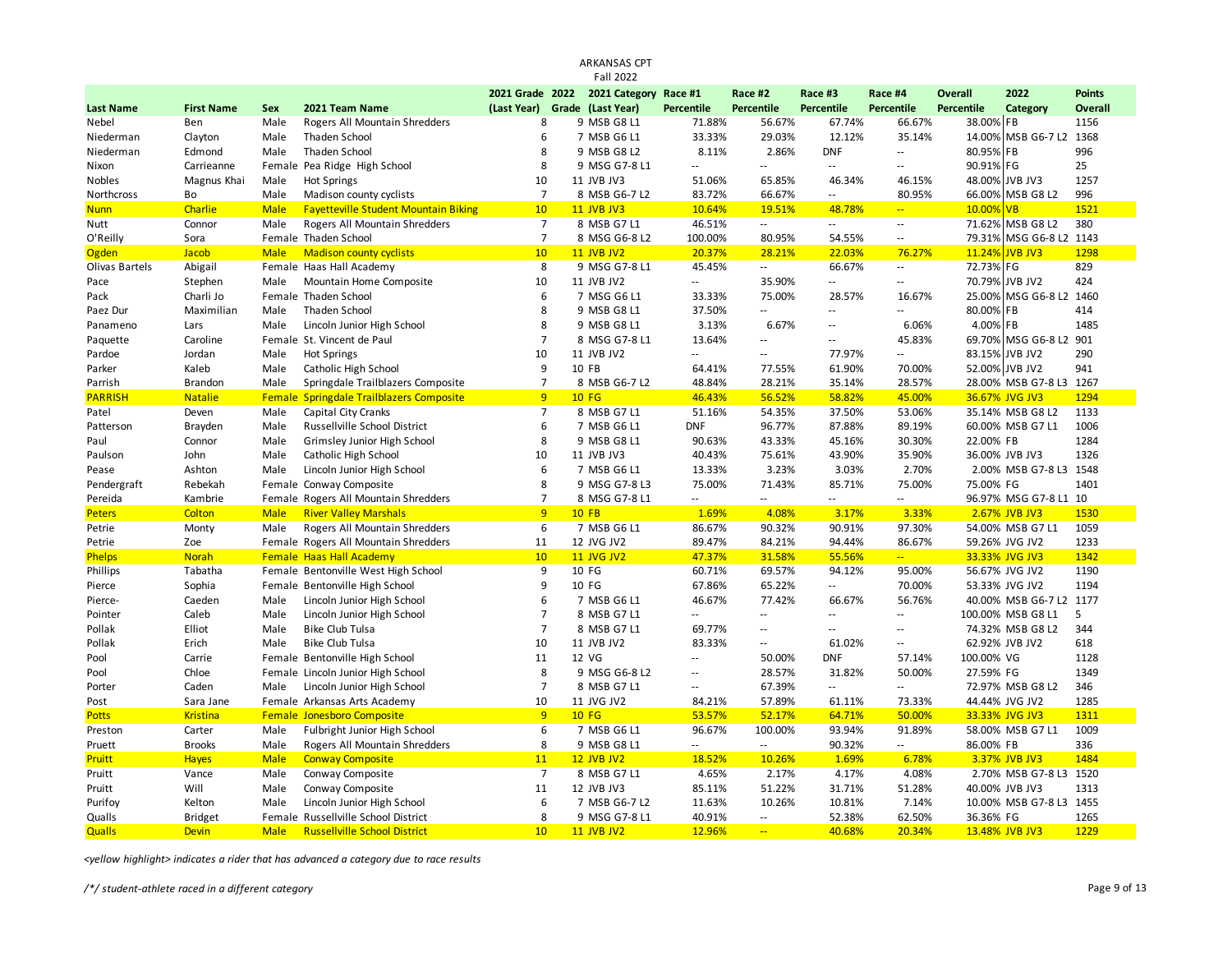|                  |                   |             |                                                 |                | <b>Fall 2022</b>              |                          |                          |                          |                          |                |                         |                |
|------------------|-------------------|-------------|-------------------------------------------------|----------------|-------------------------------|--------------------------|--------------------------|--------------------------|--------------------------|----------------|-------------------------|----------------|
|                  |                   |             |                                                 |                | 2021 Grade 2022 2021 Category | Race #1                  | Race #2                  | Race #3                  | Race #4                  | <b>Overall</b> | 2022                    | <b>Points</b>  |
| <b>Last Name</b> | <b>First Name</b> | Sex         | 2021 Team Name                                  | (Last Year)    | Grade (Last Year)             | <b>Percentile</b>        | <b>Percentile</b>        | <b>Percentile</b>        | Percentile               | Percentile     | Category                | <b>Overall</b> |
| Qualls           | Landon            | Male        | Russellville School District                    | 6              | 7 MSB G6 L1                   | 90.00%                   | Ξ.                       | 75.76%                   | 54.05%                   |                | 48.00% MSB G6-7 L2      | 1073           |
| Ragab            | Hazim             | Male        | Jonesboro Composite                             | 8              | 9 MSB G8 L1                   | $\sim$ $-$               | 96.67%                   | $\sim$ $-$               | 96.97%                   | 72.00% FB      |                         | 675            |
| Ramsey           | Peyton            | Female      | <b>Bentonville High School</b>                  | 9 <sup>°</sup> | <b>10 FG</b>                  | 25.00%                   | 43.48%                   | $\Box$                   | ш.                       |                | 70.00% JVG JV3          | 875            |
| Randolph         | Billy             | Male        | Arkansas Arts Academy                           | $\overline{7}$ | 8 MSB G6-7 L2                 | 41.86%                   | 74.36%                   | 64.86%                   | 61.90%                   |                | 42.00% MSB G7-8 L3 1116 |                |
| Rasmussen        | <b>Ellie</b>      |             | <b>Female Springdale Trailblazers Composite</b> | 9              | <b>10 FG</b>                  | 42.86%                   | 39.13%                   | 47.06%                   | 35.00%                   |                | 26.67% JVG JV3          | 1348           |
| Raymond          | Anna              |             | <b>Female Thaden School</b>                     | 11             | <b>12 JVG JV2</b>             | 15.79%                   | 26.32%                   | 11.11%                   | $-1$                     |                | 14.81% JVG JV3          | 1435           |
| Raymond          | Joshua            | Male        | Thaden School                                   | $\overline{7}$ | 8 MSB G7 L1                   | 44.19%                   | 26.09%                   | 31.25%                   | 40.82%                   |                | 18.92% MSB G8 L2        | 1231           |
| Reddin           | Jace              | Male        | Conway Composite                                | $\mathbf{q}$   | 10 FB                         | 96.61%                   | 89.80%                   | 84.13%                   | $-1$                     |                | 69.33% JVB JV2          | 881            |
| Reed             | Christian         | Male        | Fayetteville Student Mountain Biking            | $\overline{7}$ | 8 MSB G7 L1                   | $\overline{\phantom{a}}$ | $\overline{\phantom{a}}$ | 12.50%                   | 8.16%                    |                | 50.00% MSB G7-8 L3      | 948            |
| Reid             | Jackson           | <b>Male</b> | <b>Bentonville High School</b>                  | 10             | <b>11 JVB JV2</b>             | 46.30%                   | 53.85%                   | 47.46%                   | 44.07%                   |                | 25.84% JVB JV3          | 1097           |
| Ritch            | Korbyn            | Male        | <b>River Valley Marshals</b>                    | 11             | 12 JVB JV3                    | $\sim$ $\sim$            | $\ddotsc$                | 85.37%                   | 87.18%                   |                | 88.00% JVB JV3          | 711            |
| Roberts          | Avery             |             | Female Thaden School                            | 8              | 9 MSG G7-8 L3                 | 37.50%                   | 42.86%                   | 42.86%                   | 37.50%                   | 37.50% FG      |                         | 1478           |
| Roberts          | Baylor            | Male        | Rogers All Mountain Shredders                   | 8              | 9 MSB G8 L1                   | 93.75%                   | $\sim$ $\sim$            | 100.00%                  | 100.00%                  | 56.00% FB      |                         | 997            |
| Rodgers          | Gideon            | Male        | <b>Hot Springs</b>                              | 8              | 9 MSB G8 L2                   | 10.81%                   | $\overline{\phantom{a}}$ | 10.81%                   | 22.86%                   | 16.67% FB      |                         | 1385           |
| Rodgers          | Graelan           | Male        | <b>Hot Springs</b>                              | 10             | 11 JVB JV3                    | 31.91%                   | Ξ.                       | $\sim$ $\sim$            | Щ.                       |                | 90.00% JVB JV3          | 436            |
| Rodriguez        | Dustin            | Male        | <b>Bentonville High School</b>                  | 10             | 11 JVB JV2                    | $\overline{\phantom{a}}$ | $\overline{\phantom{a}}$ | 84.75%                   | 88.14%                   |                | 65.17% JVB JV2          | 585            |
| Rodriguez        | Sebastian         | Male        | <b>Thaden School</b>                            | 8              | 9 MSB G8 L1                   | 59.38%                   | 100.00%                  | $\sim$ $\sim$            | 78.79%                   | 50.00% FB      |                         | 1053           |
| Rogers           | Alaura            |             | Female Fayetteville Student Mountain Biking     | $\overline{7}$ | 8 MSG G7-8 L3                 | 50.00%                   | 57.14%                   | 57.14%                   | 62.50%                   |                | 50.00% MSG G7-8 L3 1451 |                |
| Rogers           | Dylan             | Male        | Capital City Cranks                             | 6              | 7 MSB G6 L1                   | $\sim$                   | Ξ.                       | 15.15%                   | 29.73%                   |                | 66.00% MSB G6-7 L2 889  |                |
| Rogers           | Dylan             | Male        | Arkansas Arts Academy                           | 8              | 9 MSB G7-8 L3                 | 46.67%                   | 66.67%                   | 76.92%                   | 75.00%                   | 47.06% FB      |                         | 1363           |
| Rogers           | Makaela           |             | Female Fayetteville Student Mountain Biking     | 6              | 7 MSG G6-8 L2                 | 23.08%                   | 19.05%                   | 22.73%                   | 18.18%                   |                | 20.69% MSG G7-8 L3 1443 |                |
| Rogers           | Maya              |             | Female Lincoln Junior High School               | $\overline{7}$ | 8 MSG G6-8 L2                 | 57.69%                   | 47.62%                   | 72.73%                   | 36.36%                   |                | 41.38% MSG G6-8 L2 1310 |                |
| Rogers           | William           | Male        | Thaden School                                   | 10             | 11 JVB JV3                    | 48.94%                   | 92.68%                   | 60.98%                   | <b>DNF</b>               |                | 64.00% JVB JV3          | 1145           |
| Ronck            | Preston           | Male        | St. Vincent de Paul                             | 6              | 7 MSB G6-7 L2                 | 2.33%                    | 2.56%                    | 2.70%                    | 2.38%                    |                | 2.00% MSB G7-8 L3 1525  |                |
| Ronck            | Reid              | Male        | Haas Hall Academy                               | 8              | 9 MSB G7-8 L3                 | 6.67%                    | 8.33%                    | 7.69%                    | 8.33%                    | 5.88% FB       |                         | 1548           |
| Root             | Charlie           | Male        | <b>Bentonville High School</b>                  | 10             | 11 JVB JV2                    | 77.78%                   | 66.67%                   | 67.80%                   | 83.05%                   |                | 31.46% JVB JV2          | 990            |
| Ross             | <b>Braxton</b>    | Male        | Haas Hall Academy                               | $\overline{7}$ | 8 MSB G7 L1                   | $\sim$                   | 4                        | $\sim$                   | $\sim$                   |                | 86.49% MSB G8 L1        | 21             |
| Ross             | Macade            | Male        | Haas Hall Academy                               | 9              | 10 FB                         | $\sim$                   | $\overline{a}$           | $\sim$ $\sim$            | $-1$                     |                | 92.00% JVB JV2          | 25             |
| Rucker           | Strat             | Male        | Mountain Home Composite                         | 8              | 9 MSB G8 L1                   | $\sim$                   | 66.67%                   | 51.61%                   | 93.94%                   | 44.00% FB      |                         | 1086           |
| Ruff             | Peyton            | Male        | Pea Ridge High School                           | 10             | 11 JVB JV2                    | $\sim$                   | Ξ.                       | $\sim$                   | $\sim$                   |                | 87.64% JVB JV2          | 25             |
| Rutledge         | Logan             | Male        | <b>Sugarloaf Shredders</b>                      | 8              | 9 MSB G8 L2                   | 35.14%                   | $\ddotsc$                | 54.05%                   | $\overline{a}$           | 90.48% FB      |                         | 793            |
| Ryan             | Ethan             | Male        | Arkansas Arts Academy                           | 11             | 12 JVB JV2                    | 62.96%                   | Ξ.                       | 76.27%                   | 64.41%                   |                | 42.70% JVB JV2          | 915            |
| Ryan             | Parker            | Male        | Arkansas Arts Academy                           | $\overline{7}$ | 8 MSB G7 L1                   | 95.35%                   | $\overline{\phantom{m}}$ | 97.92%                   | 93.88%                   |                | 58.11% MSB G8 L1        | 879            |
| Ryan             | Paul              | <b>Male</b> | <b>Bentonville High School</b>                  | 10             | <b>11 JVB JV2</b>             | 9.26%                    | 12.82%                   | 20.34%                   | 18.64%                   |                | 6.74% JVB JV3           | 1398           |
| Sanchez          | Natashia          | Female      | Bentonville West High School                    | 9              | 10 FG                         | 85.71%                   | 86.96%                   | 76.47%                   | 65.00%                   |                | 50.00% JVG JV2          | 1221           |
| Sandoval         | Edwyn             | Male        | Lincoln Junior High School                      | $\overline{7}$ | 8 MSB G7 L1                   | $\overline{\phantom{a}}$ | 91.30%                   | $\overline{\phantom{a}}$ | $\overline{a}$           |                | 82.43% MSB G8 L1        | 303            |
| Schlientz        | Will              | Male        | Conway Composite                                | 8              | 9 MSB G8 L1                   | $\overline{\phantom{a}}$ | 30.00%                   | 83.87%                   | 15.15%                   | 26.00% FB      |                         | 1264           |
| Schrauder        | Kayley            |             | Female Bentonville High School                  | 10             | 11 JVG JV2                    | 36.84%                   | <b>DNF</b>               | $\overline{\phantom{a}}$ | $\overline{\phantom{a}}$ |                | 70.37% JVG JV2          | 448            |
| Schrauder        | Lynn              |             | Female Bentonville High School                  | 10             | 11 JVG JV2                    | 52.63%                   | 47.37%                   | $\sim$ $\sim$            | $-$                      |                | 66.67% JVG JV2          | 881            |
| Schroeder        | Paxton            | Male        | Bentonville High School                         | 10             | 11 JVB JV3                    | 80.85%                   | 87.80%                   | 78.05%                   | 79.49%                   |                | 72.00% JVB JV3          | 1105           |
| Schroeder        | Zayne             |             | Female Haas Hall Academy                        | $\mathbf{q}$   | 10 FG                         | 92.86%                   | u.                       | $\sim$ $\sim$            | $\overline{a}$           |                | 96.67% JVG JV2          | 344            |
| Schroth          | Lilly             |             | Female AR Independent - GRIT                    | 6              | 7 MSG G6 L1                   | 8.33%                    | 6.25%                    | 7.14%                    | 5.56%                    |                | 5.00% MSG G7-8 L3 1525  |                |
| Schweer          | Matthew           | Male        | Bentonville West High School                    | 10             | 11 JVB JV2                    | 51.85%                   | 46.15%                   | $\overline{\phantom{a}}$ | щ.                       |                | 56.18% JVB JV2          | 716            |
| Schwimmer        | Natalie           |             | Female Lincoln Junior High School               | 6              | 7 MSG G6-8 L2                 | 73.08%                   | 12.50%                   | 14.29%                   | 27.78%                   |                | 15.00% MSG G7-8 L3 1469 |                |
| Seauve           | Amelie            |             | Female Siloam Springs Comp                      | $\overline{7}$ | 8 MSG G6-8 L2                 | 26.92%                   | 23.81%                   | 13.64%                   | 31.82%                   |                | 20.69% MSG G7-8 L3 1443 |                |
| <b>Seauve</b>    | Jacob             | <b>Male</b> | <b>Siloam Springs Comp</b>                      | 9              | <b>10 FB</b>                  | 28.81%                   | 28.57%                   | 9.52%                    | 16.67%                   |                | 13.33% JVB JV3          | 1335           |
| Seauve           | Naomi             |             | Female Siloam Springs Comp                      | 9              | 10 FG                         | 17.86%                   | $\sim$                   | $\sim$ $\sim$            | $\overline{a}$           |                | 83.33% JVG JV2          | 488            |
| Seba             | <b>Boston</b>     | Male        | Thaden School                                   | 8              | 9 MSB G8 L2                   | 48.65%                   | 25.71%                   | 5.41%                    | 5.71%                    | 9.52% FB       |                         | 1449           |
| Sellers          | Garrett           | Male        | Pea Ridge High School                           | 10             | 11 JVB JV2                    | 53.70%                   | 56.41%                   | 55.93%                   | 54.24%                   |                | 28.09% JVB JV2          | 1064           |
| <b>Sevart</b>    | Alexander         | <b>Male</b> | <b>Haas Hall Academy</b>                        | 11             | <b>12 JVB JV3</b>             | 17.02%                   | 2.44%                    | 4.88%                    | a.                       | 2.00% VB       |                         | 1650           |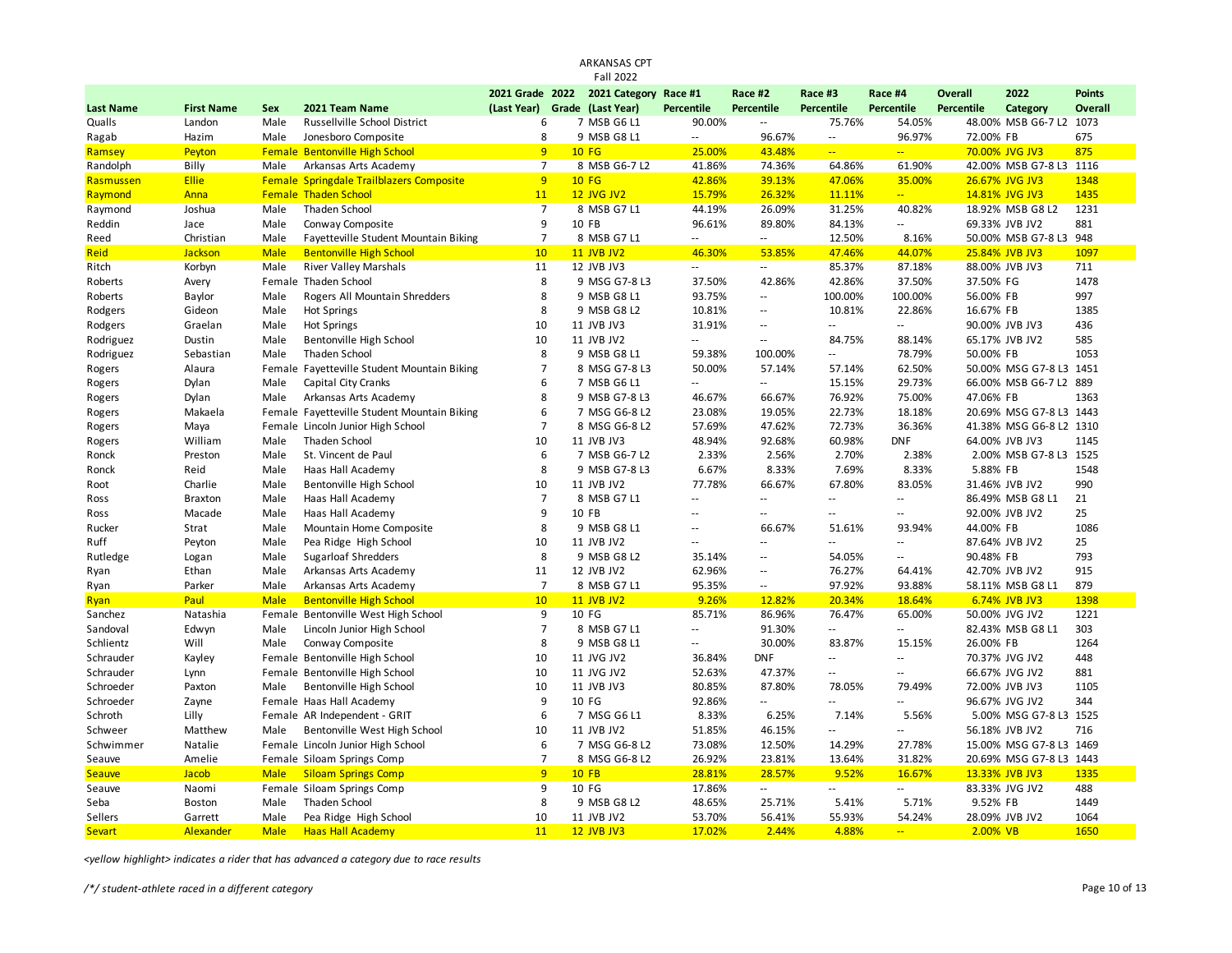|                  |                   |             |                                             |                 | <b>ARKANSAS CPT</b>   |                           |                             |                             |                             |            |                         |               |
|------------------|-------------------|-------------|---------------------------------------------|-----------------|-----------------------|---------------------------|-----------------------------|-----------------------------|-----------------------------|------------|-------------------------|---------------|
|                  |                   |             |                                             |                 | <b>Fall 2022</b>      |                           |                             |                             |                             |            |                         |               |
|                  |                   |             |                                             | 2021 Grade 2022 | 2021 Category Race #1 |                           | Race #2                     | Race #3                     | Race #4                     | Overall    | 2022                    | <b>Points</b> |
| <b>Last Name</b> | <b>First Name</b> | Sex         | 2021 Team Name                              | (Last Year)     | Grade (Last Year)     | <b>Percentile</b>         | Percentile                  | Percentile                  | Percentile                  | Percentile | Category                | Overall       |
| Sharp            | James             | Male        | Lincoln Junior High School                  | $\overline{7}$  | 8 MSB G6-7 L2         | 62.79%                    | 71.79%                      | 62.16%                      | $\mathbb{L}^2$              |            | 54.00% MSB G8 L2        | 1054          |
| Shaw             | Lauryn            |             | Female Eureka Springs                       | 10              | 11 JVG JV2            | u.                        | $\mathcal{L} =$             | $\sim$                      | $\mathcal{L}_{\mathcal{A}}$ |            | 81.48% JVG JV2          | 25            |
| Sheets           | Sunny             |             | Female Hot Springs                          | 6               | 7 MSG G6 L1           | $\overline{a}$            | 93.75%                      | 85.71%                      | 83.33%                      |            | 70.00% MSG G7-8 L1 1211 |               |
| Shivansh         | Sharma            | Male        | Haas Hall Academy                           | 8               | 9 MSB G8 L1           | 96.88%                    | Ξ.                          | 93.55%                      | 84.85%                      | 54.00% FB  |                         | 1009          |
| Shults           | Luca              | Male        | Fayetteville Student Mountain Biking        | 8               | 9 MSB G8 L2           | 27.03%                    | 20.00%                      | 29.73%                      | 25.71%                      | 21.43% FB  |                         | 1349          |
| <b>Siegel</b>    | Will              | <b>Male</b> | <b>Conway Composite</b>                     | 11              | <b>12 JVB JV3</b>     | 12.77%                    | 24.39%                      | 24.39%                      | $\mathbb{Z}[\mathbb{Z}_p]$  | 12.00% VB  |                         | 1505          |
| Siepielski       | Leo               | Male        | Fayetteville Student Mountain Biking        | 6               | 7 MSB G6 L1           | $\sim$ $\sim$             | 25.81%                      | 30.30%                      | 40.54%                      |            | 22.00% MSB G6-7 L2      | 1288          |
| Silva            | Kaylin            |             | Female Bentonville High School              | 9               | 10 FG                 | 82.14%                    | $\mathcal{L}_{\mathcal{A}}$ | $\sim$ $-$                  | $\sim$ $\sim$               |            | 93.33% JVG JV2          | 356           |
| <b>Siria</b>     | <b>Sarah</b>      |             | <b>Female Capital City Cranks</b>           | 9               | <b>10 FG</b>          | 39.29%                    | 34.78%                      | 41.18%                      | $\omega_{\rm m}$            |            | 30.00% JVG JV3          | 1334          |
| Skaggs           | Robbie            | Male        | St. Vincent de Paul                         | 8               | 9 MSB G8 L2           | 100.00%                   | Ξ.                          | 94.59%                      | 100.00%                     | 85.71% FB  |                         | 936           |
| Skelton          | Grahm             | Male        | Washington J.H.S                            | 6               | 7 MSB G6 L1           | $\mathbb{L}^{\mathbb{L}}$ | $\sim$                      | $\sim$                      | $\sim$                      |            | 88.00% MSB G7 L1        | 25            |
| Slead            | Ella              |             | Female Washington J.H.S                     | 6               | 7 MSG G6 L1           | $\sim$ $\sim$             | $\sim$ $\sim$               | $/*/$                       | 33.33%                      |            | 90.00% MSG G6-8 L2      | 456           |
| Slocum           | Collin            | Male        | Pea Ridge High School                       | $\overline{7}$  | 8 MSB G7 L1           | 20.93%                    | 15.22%                      | 27.08%                      | 28.57%                      |            | 10.81% MSB G8 L2        | 1335          |
| Sluyter          | Gabriel           | Male        | Arkansas Arts Academy                       | $\overline{7}$  | 8 MSB G7 L1           | Ξ.                        | 43.48%                      | 33.33%                      | 48.98%                      |            | 33.78% MSB G8 L2        | 1136          |
| Small            | Turner            | Male        | Arkansas Arts Academy                       | 8               | 9 MSB G8 L2           | 78.38%                    | 68.57%                      | 62.16%                      | 62.86%                      | 54.76% FB  |                         | 1108          |
| Smedley          | Noel              | Male        | Eureka Springs                              | 10              | 11 JVB JV2            | <b>DNF</b>                | $\sim$                      | 81.36%                      | $\sim$                      |            | 77.53% JVB JV2          | 313           |
| Smeltzer         | Laurel            |             | Female Mountain Home Composite              | 8               | 9 MSG G7-8 L1         | $\mathbb{L}^{\mathbb{L}}$ | 73.91%                      | $\overline{\phantom{a}}$    | $\sim$                      | 84.85% FG  |                         | 390           |
| Smith            | <b>Brady</b>      | Male        | Siloam Springs Comp                         | 6               | 7 MSB G6-7 L2         | 67.44%                    | 84.62%                      | 37.84%                      | 54.76%                      |            | 38.00% MSB G7-8 L3      | 1139          |
| Smith            | Darlyne           |             | Female Pea Ridge High School                | $\overline{7}$  | 8 MSG G7-8 L1         | 86.36%                    | 82.61%                      | 76.19%                      | 79.17%                      |            | 48.48% MSG G7-8 L1 1190 |               |
| Smith            | Hudson            | Male        | Grimsley Junior High School                 | $\overline{7}$  | 8 MSB G7 L1           | Ξ.                        | $\sim$                      | $\sim$ $\sim$               | 91.84%                      |            | 83.78% MSB G8 L1        | 302           |
| Smith            | Isla              |             | Female Hot Springs                          | 6               | 7 MSG G6 L1           | 75.00%                    | 68.75%                      | 64.29%                      | 72.22%                      |            | 45.00% MSG G6-8 L2 1313 |               |
| Smith            | Sylvia            |             | Female Fayetteville Student Mountain Biking | 9               | 10 VG                 | 83.33%                    | 83.33%                      | $\overline{\phantom{a}}$    | 42.86%                      | 71.43% VG  |                         | 1659          |
| Snider           | Caden             | Male        | Washington J.H.S                            | $\overline{7}$  | 8 MSB G7 L1           | ÷.                        | 76.09%                      | 70.83%                      | 83.67%                      |            | 48.65% MSB G8 L1        | 951           |
| Snyder           | Stihl             | Male        | <b>River Valley Marshals</b>                | 11              | 12 VB                 | 54.55%                    | 45.45%                      | 88.89%                      | 80.00%                      | 41.67% VB  |                         | 1636          |
| Snyder           | Trek              | Male        | <b>River Valley Marshals</b>                | 6               | 7 MSB G6 L1           | 43.33%                    | 41.94%                      | 39.39%                      | 37.84%                      |            | 28.00% MSB G6-7 L2      | 1274          |
| Spears           | William           | Male        | Bentonville High School                     | 10              | 11 JVB JV2            | $\overline{a}$            | $\sim$ $\sim$               | $\overline{a}$              | $\sim$ $\sim$               |            | 92.13% JVB JV2          | 20            |
| Stanley          | Tobias            | Male        | Thaden School                               | 11              | 12 VB                 | 81.82%                    | 72.73%                      | 44.44%                      | 60.00%                      | 50.00% VB  |                         | 1624          |
| Steele           | Hudson            | Male        | Capital City Cranks                         | $\overline{7}$  | 8 MSB G7 L1           | 23.26%                    | 34.78%                      | 68.75%                      | 71.43%                      |            | 24.32% MSB G8 L2        | 1187          |
| Steele           | Isaac             | Male        | Lincoln Junior High School                  | $\overline{7}$  | 8 MSB G7 L1           | 74.42%                    | 65.22%                      | 79.17%                      | $\sim$ $\sim$               |            | 43.24% MSB G8 L2        | 979           |
| Stegall          | Benjamin          | Male        | <b>Bike Club Tulsa</b>                      | $\overline{7}$  | 8 MSB G7 L1           | 32.56%                    | 39.13%                      | 39.58%                      | 51.02%                      |            | 25.68% MSB G8 L2        | 1182          |
| Stevens          | Olivia            |             | Female Capital City Cranks                  | 10              | 11 VG                 | 66.67%                    | 66.67%                      | 66.67%                      | 85.71%                      | 57.14% VG  |                         | 1691          |
| Stockton         | Grant             | Male        | Russellville School District                | 11              | 12 JVB JV2            | 74.07%                    | 74.36%                      | 54.24%                      | 50.85%                      |            | 30.34% JVB JV2          | 1034          |
| <b>Stout</b>     | <b>Kioko</b>      | <b>Male</b> | <b>Arkansas Arts Academy</b>                | 10              | <b>11 JVB JV2</b>     | $\mathbb{Z}_{\geq 0}$     | 84.62%                      | 69.49%                      | 42.37%                      |            | 35.96% JVB JV3          | 973           |
| Stramp           | Ryan              | Male        | <b>Hot Springs</b>                          | 9               | 10 FB                 | 66.10%                    | 55.10%                      | 55.56%                      | 61.67%                      |            | 45.33% JVB JV2          | 992           |
| Stubblefield     | Dylan             | Male        | Russellville School District                | 6               | 7 MSB G6 L1           | $\overline{\phantom{a}}$  | 87.10%                      | 84.85%                      | $\sim$                      |            | 70.00% MSB G7 L1        | 691           |
| Stubbs           | Arthur            | Male        | Lincoln Junior High School                  | 8               | 9 MSB G8 L1           | 84.38%                    | 83.33%                      | 87.10%                      | 87.88%                      | 46.00% FB  |                         | 1078          |
| Tam              | Nolan             | Male        | Saline County Composite                     | 8               | 9 MSB G8 L1           | $\sim$                    | 70.00%                      | $\sim$ $\sim$               | $\sim$ $\sim$               | 82.00% FB  |                         | 365           |
| <b>Tapia</b>     | <b>Alex</b>       | <b>Male</b> | <b>Eureka Springs</b>                       | 10              | <b>11 JVB JV2</b>     | 42.59%                    | $\mathbb{Z}^{\mathbb{Z}^n}$ | 32.20%                      | 28.81%                      |            | 17.98% JVB JV3          | 1141          |
| Tawney           | Rowan             | Male        | Fulbright Junior High School                | $\overline{7}$  | 8 MSB G7 L1           | 48.84%                    | $\sim$                      | 16.67%                      | 32.65%                      |            | 22.97% MSB G8 L2        | 1206          |
| Taylor           | Hannah            |             | Female Jonesboro Composite                  | 10              | 11 JVG JV2            | Ξ.                        | $\sim$                      | $\overline{\phantom{a}}$    | $\sim$                      |            | 85.19% JVG JV2          | 20            |
| Taylor           | Kaleb             | Male        | Pea Ridge High School                       | $\overline{7}$  | 8 MSB G6-7 L2         | 53.49%                    | 46.15%                      | 24.32%                      | 30.95%                      |            | 26.00% MSB G7-8 L3      | 1272          |
| <b>Taylor</b>    | Liem              | <b>Male</b> | Pea Ridge High School                       | 9               | <b>10 FB</b>          | 52.54%                    | 75.51%                      | 46.03%                      | 43.33%                      |            | 37.33% JVB JV3          | 1052          |
| Thompson         | Gaige             | Male        | Siloam Springs Comp                         | $\overline{7}$  | 8 MSB G6-7 L2         | 65.12%                    | 43.59%                      | 67.57%                      | 71.43%                      |            | 44.00% MSB G7-8 L3 1104 |               |
| Thompson         | Milo              | Male        | Fayetteville Student Mountain Biking        | 9               | 10 FB                 | $\overline{a}$            | $\sim$ $\sim$               | $\mathcal{L}^{\mathcal{L}}$ | $\mathcal{L}_{\mathcal{A}}$ |            | 96.00% JVB JV2          | 20            |
| Thurber          | Avery             | Male        | Lincoln Junior High School                  | 8               | 9 MSB G8 L2           | 64.86%                    | 60.00%                      | 56.76%                      | 57.14%                      | 52.38% FB  |                         | 1135          |
| Thurlby          | Josiah            | <b>Male</b> | <b>Bentonville West High School</b>         | 11              | <b>12 JVB JV2</b>     | 1.85%                     | u,                          | $\overline{a}$              | 33.90%                      |            | 50.56% JVB JV3          | 870           |
| Timberlake       | Alex              | Male        | Fayetteville Student Mountain Biking        | 6               | 7 MSB G6 L1           | 56.67%                    | 61.29%                      | 63.64%                      | 72.97%                      |            | 44.00% MSB G6-7 L2      | 1150          |
| <b>Timboe</b>    | Annika            |             | <b>Female Siloam Springs Comp</b>           | 9               | <b>10 FG</b>          | 7.14%                     | 8.70%                       | 11.76%                      | 10.00%                      |            | 6.67% JVG JV3           | 1518          |
| Timboe           | Corban            | Male        | Siloam Springs Comp                         | 8               | 9 MSB G8 L2           | 16.22%                    | 14.29%                      | 16.22%                      | 14.29%                      | 11.90% FB  |                         | 1434          |
| Timboe           | Saylor            |             | Female Siloam Springs Comp                  | 6               | 7 MSG G6-8 L2         | 92.31%                    | 66.67%                      | 86.36%                      | 90.91%                      |            | 68.97% MSG G6-8 L2 1195 |               |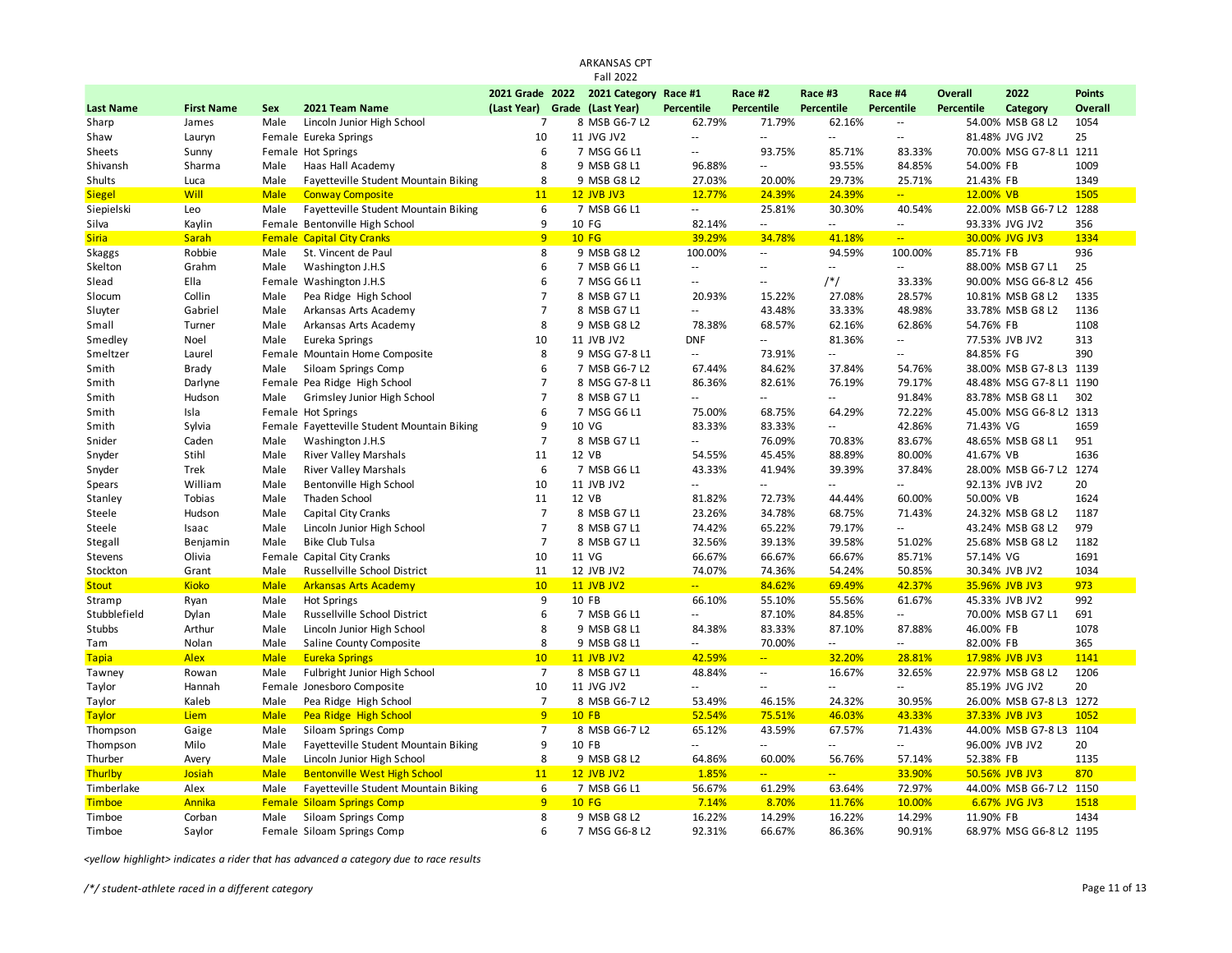|                      |                   |             |                                             |                | ARKANSAS CPT                  |                          |                             |                          |                |            |                         |                |
|----------------------|-------------------|-------------|---------------------------------------------|----------------|-------------------------------|--------------------------|-----------------------------|--------------------------|----------------|------------|-------------------------|----------------|
|                      |                   |             |                                             |                | <b>Fall 2022</b>              |                          |                             |                          |                |            |                         |                |
|                      |                   |             |                                             |                | 2021 Grade 2022 2021 Category | Race #1                  | Race #2                     | Race #3                  | Race #4        | Overall    | 2022                    | <b>Points</b>  |
| <b>Last Name</b>     | <b>First Name</b> | Sex         | 2021 Team Name                              | (Last Year)    | Grade (Last Year)             | Percentile               | Percentile                  | Percentile               | Percentile     | Percentile | Category                | <b>Overall</b> |
| Tobin                | Connor            | Male        | Lincoln Junior High School                  | 6              | 7 MSB G6 L1                   | 10.00%                   | $\overline{\phantom{a}}$    | 21.21%                   | 10.81%         |            | 10.00% MSB G7-8 L3      | 1422           |
| Tolbert              | Kamden            | Male        | Bentonville High School                     | 9              | 10 FB                         | 76.27%                   | 73.47%                      | 73.02%                   | 81.67%         |            | 52.00% JVB JV2          | 941            |
| Traywick             | Austin            | Male        | <b>River Valley Marshals</b>                | 11             | 12 VB                         | 18.18%                   | 36.36%                      | 33.33%                   | 40.00%         | 25.00% VB  |                         | 1718           |
| Traywick             | Carter            | Male        | <b>River Valley Marshals</b>                | $\overline{7}$ | 8 MSB G7 L1                   | 2.33%                    | 10.87%                      | 2.08%                    | 2.04%          |            | 1.35% MSB G7-8 L3 1547  |                |
| Trent                | Jacob             | Male        | Russellville School District                | $\overline{7}$ | 8 MSB G7 L1                   | 83.72%                   | 97.83%                      | 95.83%                   | 95.92%         |            | 54.05% MSB G8 L1        | 918            |
| <b>Tucker</b>        | <b>Keera</b>      | Female      | <b>Bentonville High School</b>              | 10             | <b>11 JVG JV2</b>             | ц,                       | 42.11%                      | 33.33%                   | 13.33%         |            | 25.93% JVG JV3          | 1412           |
| Turk                 | Lawson            | Male        | Haas Hall Academy                           | 8              | 9 MSB G8 L1                   | $\overline{\phantom{a}}$ | 93.33%                      | $\sim$                   | $\sim$         | 86.00% FB  |                         | 336            |
| Turnbaugh            | Brendan           | Male        | Haas Hall Academy                           | 8              | 9 MSB G8 L1                   | 44                       | $\overline{a}$              | $\sim$ $\sim$            | $\overline{a}$ | 90.00% FB  |                         | 25             |
| Turner               | Carter            | Male        | Fayetteville Student Mountain Biking        | 10             | 11 JVB JV2                    | $\overline{\phantom{a}}$ | $\sim$ $\sim$               | $\sim$ $\sim$            | 62.71%         |            | 79.78% JVB JV2          | 308            |
| Tuttle               | Lilly             | Female      | Russellville School District                | $\overline{7}$ | 8 MSG G7-8 L1                 | 36.36%                   | 52.17%                      | 47.62%                   | 66.67%         |            | 30.30% MSG G6-8 L2      | 1332           |
| Tuttle               | Matthew           | Male        | Russellville School District                | 9              | 10 FB                         | 88.14%                   | 87.76%                      | 93.65%                   | 68.33%         |            | 58.67% JVB JV2          | 930            |
| Undem                | Zac               | Male        | Fayetteville Student Mountain Biking        | 9              | 10 FB                         | 86.44%                   | 85.71%                      | 87.30%                   | 65.00%         |            | 56.00% JVB JV2          | 934            |
| Valentine            | Nate              | Male        | Bentonville West High School                | 9              | 10 FB                         | $\sim$ $\sim$            | $\sim$ $-$                  | $\sim$ $-$               | <b>DNF</b>     |            | 92.00% JVB JV2          | 25             |
| <b>Van Horn</b>      | Ezra              | <b>Male</b> | <b>Fayetteville Student Mountain Biking</b> | 10             | <b>11 JVB JV2</b>             | 31.48%                   | $\Box$                      | 49.15%                   | 47.46%         |            | 29.21% JVB JV3          | 1058           |
| Van Patten           | Kade              | Male        | Mountain Home Composite                     | 8              | 9 MSB G8 L1                   | 78.13%                   | 86.67%                      | $\overline{\phantom{a}}$ | $\sim$         | 70.00% FB  |                         | 697            |
| Vang                 | Jin               | Male        | Grimsley Junior High School                 | 6              | 7 MSB G6 L1                   | 83.33%                   | $\sim$                      | 100.00%                  | 100.00%        |            | 64.00% MSB G7 L1        | 986            |
| VanKeuren            | <b>Bennett</b>    | Male        | Conway Composite                            | 11             | 12 JVB JV3                    | 72.34%                   | 80.49%                      | 75.61%                   | 92.31%         |            | 68.00% JVB JV3          | 1133           |
| Vaughan              | Jonathan          | Male        | Russellville School District                | 6              | 7 MSB G6 L1                   | $\overline{\phantom{a}}$ | ÷.                          | $\sim$ $\sim$            | 75.68%         |            | 86.00% MSB G7 L1        | 336            |
| Vaught               | Thomas            | Male        | Haas Hall Academy                           | 11             | 12 JVB JV2                    | $\overline{\phantom{a}}$ | $\overline{\phantom{a}}$    | $\sim$ $-$               | 93.22%         |            | 86.52% JVB JV2          | 281            |
| Vela                 | Andres            | Male        | St. Vincent de Paul                         | 8              | 9 MSB G8 L1                   | 81.25%                   | $\overline{\phantom{a}}$    | 80.65%                   | 81.82%         | 52.00% FB  |                         | 1032           |
| Verble               | Alex              | Male        | Arkansas Arts Academy                       | $\overline{7}$ | 8 MSB G7 L1                   | 13.95%                   | 28.26%                      | 47.92%                   | 42.86%         |            | 16.22% MSB G7-8 L3 1254 |                |
| Verkest              | Tyler             | Male        | Bentonville West High School                | 9              | 10 FB                         | 93.22%                   | $\mathbb{Z}^2$              | <b>DNF</b>               | $\sim$ $-$     |            | 89.33% JVB JV2          | 291            |
| Vernon               | Grayson           | <b>Male</b> | <b>Bentonville High School</b>              | 10             | <b>11 JVB JV3</b>             | 25.53%                   | 12.20%                      | 9.76%                    | $\sim$ $\sim$  | 14.00% VB  |                         | 1485           |
| Vinson               | Tanner            | Male        | Grimsley Junior High School                 | 8              | 9 MSB G8 L1                   | Ξ.                       | $\mathbb{Z}^2$              | $\sim$ $\sim$            | $\sim$         | 100.00% FB |                         | 10             |
| Vivelo               | Chris             | Male        | Thaden School                               | 8              | 9 MSB G8 L2                   | 97.30%                   | 91.43%                      | 81.08%                   | 88.57%         | 73.81% FB  |                         | 1018           |
| Vorhees              | Vinny             | Male        | Lincoln Junior High School                  | $\overline{7}$ | 8 MSB G7 L1                   | 27.91%                   | <b>DNF</b>                  | 22.92%                   | 34.69%         |            | 17.57% MSB G8 L2        | 1234           |
| Waganer              | Parker            | <b>Male</b> | <b>Bentonville West High School</b>         | 10             | <b>11 JVB JV2</b>             | 33.33%                   | 33.33%                      | 52.54%                   | 25.42%         |            | 14.61% JVB JV3          | 1219           |
| Wagner               | Alex              | Male        | Washington J.H.S                            | $\overline{7}$ | 8 MSB G7-8 L3                 | 86.67%                   | 100.00%                     | 84.62%                   | <b>DNF</b>     |            | 70.59% MSB G7-8 L3 1263 |                |
| Ward                 | Samuel            | Male        | Thaden School                               | $\overline{7}$ | 8 MSB G6-7 L2                 | $\overline{\phantom{a}}$ | $\sim$                      | 40.54%                   | 33.33%         |            | 82.00% MSB G7-8 L3 798  |                |
| Ware                 | Georgia           | Female      | Lincoln Junior High School                  | 6              | 7 MSG G6-8 L2                 | 96.15%                   | 61.90%                      | $\overline{\phantom{a}}$ | 81.82%         |            | 75.86% MSG G6-8 L2 1151 |                |
| <b>Ware</b>          | <b>Harry</b>      | <b>Male</b> | <b>Bentonville High School</b>              | $\overline{q}$ | <b>10 JVB JV3</b>             | 8.51%                    | 4.88%                       | 7.32%                    | ΞĒ,            | 4.00% VB   |                         | 1613           |
| Warren               | Jude              | Male        | Fayetteville Student Mountain Biking        | 6              | 7 MSB G6-7 L2                 | 55.81%                   | 79.49%                      | 78.38%                   | 42.86%         |            | 48.00% MSB G7-8 L3 1094 |                |
| Waters               | Oliver            | Male        | Haas Hall Academy                           | $\overline{7}$ | 8 MSB G7 L1                   | $\mathbb{L}$             | u.                          | $\sim$ $\sim$            | $-1$           |            | 87.84% MSB G8 L1        | 20             |
| Weaver               | <b>Brecken</b>    | Male        | <b>Bike Club Tulsa</b>                      | $\overline{7}$ | 8 MSB G6-7 L2                 | $/*/$                    | 82.05%                      | $\overline{\phantom{a}}$ | 76.19%         |            | 86.00% MSB G8 L2        | 667            |
| <b>Welch</b>         | Jacob             | <b>Male</b> | <b>Hot Springs</b>                          | 10             | <b>11 JVB JV2</b>             | ц,                       | ш,                          | 27.12%                   | 15.25%         |            | 51.69% JVB JV3          | 824            |
| <b>Wester-Rivera</b> | Isabela           | Female      | <b>Bike Club Tulsa</b>                      | $\overline{9}$ | <b>10 FG</b>                  | 35.71%                   | 30.43%                      | 23.53%                   | 20.00%         |            | 16.67% JVG JV3          | 1417           |
| Wheat                | Will              | Male        | Springdale Trailblazers Composite           | 9              | 10 FB                         | 45.76%                   | $\sim$                      | $\sim$                   | $\sim$         |            | 84.00% JVB JV2          | 340            |
| Whitaker             | Zeke              | Male        | Pea Ridge High School                       | $\overline{7}$ | 8 MSB G7 L1                   | u.                       | $\sim$ $\sim$               | 50.00%                   | 38.78%         |            | 62.16% MSB G8 L2        | 752            |
| White                | <b>Brooke</b>     | Female      | Pea Ridge High School                       | 8              | 9 MSG G6-8 L2                 | 30.77%                   | 33.33%                      | 68.18%                   | 95.45%         | 31.03% FG  |                         | 1333           |
| White                | Gavin             | Male        | Russellville School District                | 8              | 9 MSB G7-8 L3                 | 53.33%                   | 33.33%                      | 46.15%                   | 58.33%         | 23.53% FB  |                         | 1426           |
| White                | Jordis            | Female      | Bentonville West High School                | 9              | 10 FG                         | 96.43%                   | 78.26%                      | 100.00%                  | 100.00%        |            | 63.33% JVG JV2          | 1170           |
| White                | Libby             |             | Female Fulbright Junior High School         | 6              | 7 MSG G6 L1                   | 50.00%                   | 25.00%                      | $\sim$                   | $\sim$         |            | 75.00% MSG G6-8 L2      | 938            |
| White                | Madison           |             | Female Bentonville West High School         | 9              | 10 FG                         | 100.00%                  | 91.30%                      | $\sim$ $-$               | $\sim$         |            | 80.00% JVG JV2          | 726            |
| White                | Matthew           | Male        | Bentonville West High School                | 9              | 10 FB                         | 69.49%                   | 65.31%                      | 82.54%                   | 78.33%         |            | 54.67% JVB JV2          | 937            |
| White                | Nav               | Male        | Fayetteville Student Mountain Biking        | $\overline{7}$ | 8 MSB G7 L1                   | 62.79%                   | 58.70%                      | 54.17%                   | 16.33%         |            | 31.08% MSB G8 L2        | 1150           |
| White                | River             | Male        | Madison county cyclists                     | 9              | 10 FB                         | $\overline{\phantom{a}}$ | $\mathcal{L}^{\mathcal{L}}$ | 69.84%                   | 73.33%         |            | 80.00% JVB JV2          | 588            |
| White                | Rowan             | Male        | Madison county cyclists                     | 6              | 7 MSB G6 L1                   | 44                       | ٠.                          | 42.42%                   | 43.24%         |            | 68.00% MSB G6-7 L2      | 792            |
| Whittle              | Maverick          | Male        | Washington J.H.S                            | 8              | 9 MSB G8 L2                   | 37.84%                   | ٠.                          | $\overline{a}$           | 42.86%         | 88.10% FB  |                         | 798            |
| Wieczorek            | Ruby              |             | Female Haas Hall Academy                    | $\overline{7}$ | 8 MSG G7-8 L1                 | 81.82%                   | 65.22%                      | 42.86%                   | $-1$           |            | 45.45% MSG G6-8 L2 1225 |                |
| Wilburn              | Joshua            | Male        | Fayetteville Student Mountain Biking        | 11             | 12 JVB JV2                    | $\mathbf{u}$             | $\sim$                      | $\sim$ $-$               | 89.83%         |            | 85.39% JVB JV2          | 283            |
|                      |                   |             |                                             |                |                               |                          |                             |                          |                |            |                         |                |